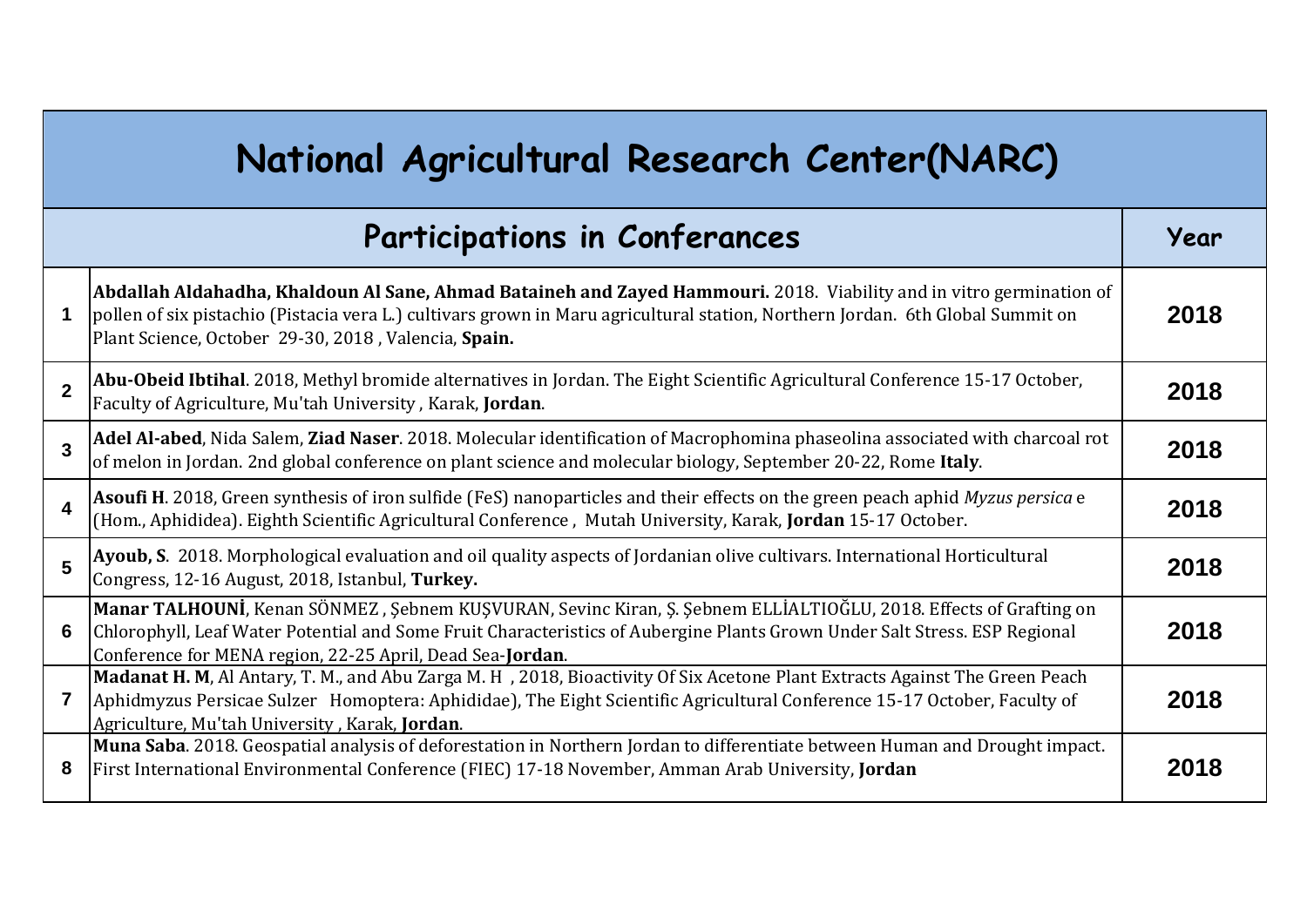| 9  | Muna Saba. 2018. Drought Monitoring and Analysis Using Satellite Vegetation Indices. Eighth Scientific Agricultural Conference<br>(ESAC -2018) 15-17 October, Faculty of Agriculture, Mu'tah University, Karak, Jordan                                                                                                                          | 2018 |
|----|-------------------------------------------------------------------------------------------------------------------------------------------------------------------------------------------------------------------------------------------------------------------------------------------------------------------------------------------------|------|
|    | Muna Saba. Geospatial analysis of deforestation in Northern Jordan 2018. MENA ESP Regional Conference, 22-25 April, Dead Sea<br>$10$  - Jordan.                                                                                                                                                                                                 | 2018 |
| 11 | Nusair, J., Ghosheh, H., Rusan, M. and Ayoub, S. 2018. Influence of irrigation with olive mill wastewater on weeds population. 6th<br>International Conference on Olive Tree and Olive Products, OliveBioteq, 15-19 October, 2018, Seville, Spain.                                                                                              | 2018 |
| 12 | Shannag, H., Freihat, N., Alkelani, M., Capinera, J. and Ayoub, S. 2018. Population dynamic of olive pit scale, Pollinia pollini Costa<br>(Hemiptera: Asterolecanidae) on two olive cultivars in north region of Jordan. 6th International Conference on Olive Tree and<br>Olive Products, OliveBioteq, 15-19 October, Seville, Spain.          | 2018 |
| 13 | Yahya Shakhatreh, Nabeel banihani, Masnat Al Hiary, Yahya Banikhalaf, Mahmuod Huwian, Nidal Frejat and Misa<br>Haddadeen. Sustainable Agricultural Production of Wheat and Forage Legumes (Common Vetch) under Conservation<br>Agriculture Systems in Jordan 2018, The Eighth Scientific Agricultural Conference ESAC-2018October Karak, Jordan | 2018 |
| 14 | Abeer Abu Shirbi, Ibtihal Abu Obeid, Ziad Naser, Luma Al Banna.2017. Pest Management of Protected Cucumber under Organic<br>Farming Systems in Jordan Valley.8th Conference on Scientific Research in Jordan, 11/11/2017, Amman, Jordan.                                                                                                        | 2017 |
| 15 | Al-Abed, A. 2017. Performance of Grafted Galia and Ananas Melon types under different Salinity Concentrations. Global Conference<br>on Plant Science and Molecular Biology(GPMB 2017) 11-13 September. Valencia, Spain.                                                                                                                         | 2017 |
| 16 | AlKhader, A. M. F. 2017. The Impact of Phosphorus Fertilizers on Heavy Metals Content of Soils and Vegetables Grown on Selected<br>Farms in Jordan. 4rth International Conference on Agriculture and Horticulture, July 13-15, 2015, Beijing, China.                                                                                            | 2017 |
| 17 | AlKhader, A. M. F. 2017. Fertigation as a Technique to Save Irrigation Water and Fertilizers and Increase Crop Yield. 4rth<br>International Conference on Technology - Engineering and Science, August 5-6, 2017, Kuala Lampur, Malaysia.                                                                                                       | 2017 |
| 18 | AIKhader, A. M. F. 2017. Effect of different levels of nitrogen on yield and quality of drip fertigated watermelon. 10th International<br>Conference on Agriculture and Horticulture, October 2-4, 2017, London, UK.                                                                                                                            | 2017 |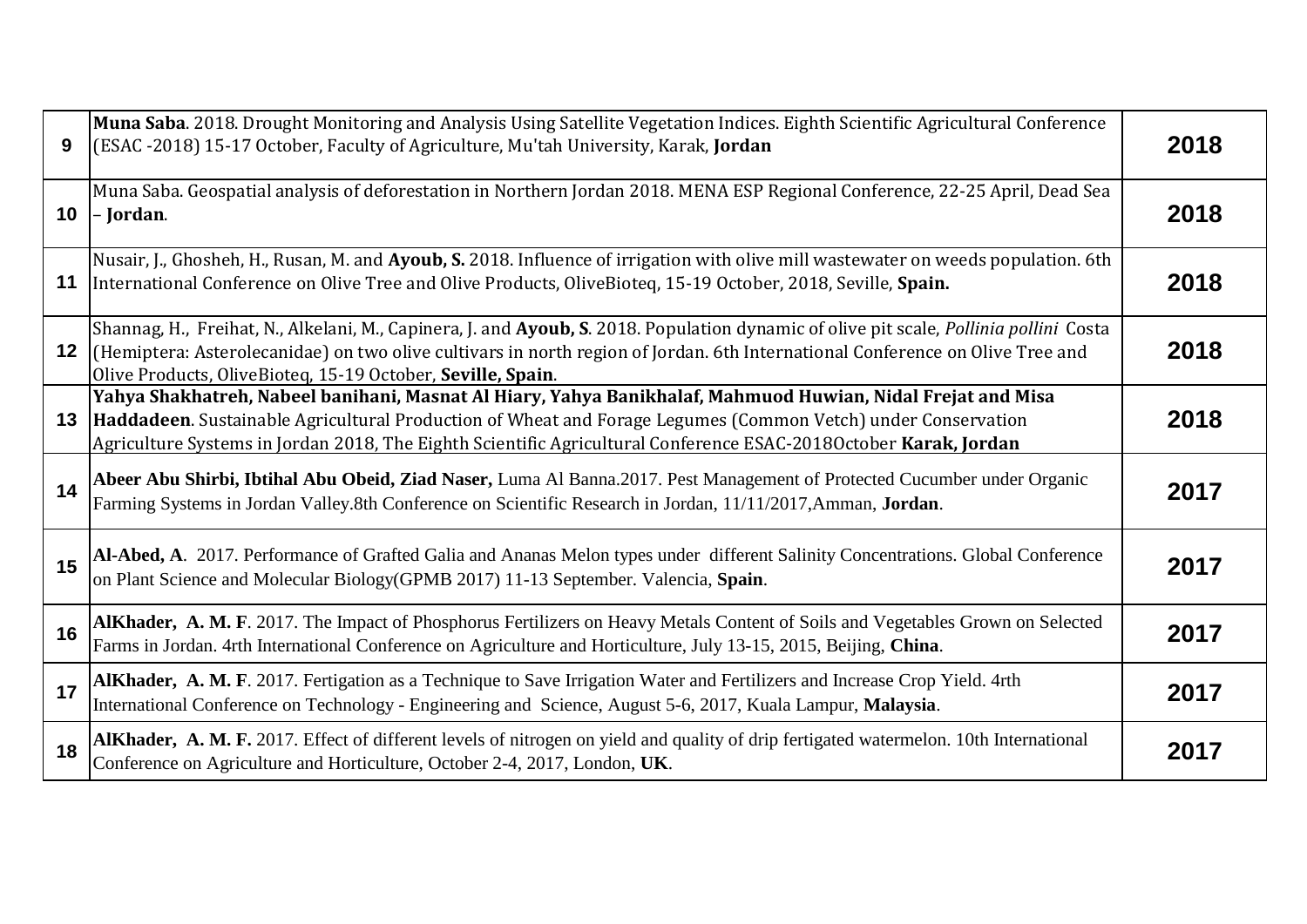| 19 | AlKhader, A. M. F. 2017. Effect of nitrogen-drip fertigation on nutrients contents and uptake of watermelon (Citrullus lanatus) in a<br>calcareous soil. The Eighth Scientific Agricultural Conference ESAC-2018, October 15-17, 2018, Karak, Jordan.                                                                                                                 | 2017 |
|----|-----------------------------------------------------------------------------------------------------------------------------------------------------------------------------------------------------------------------------------------------------------------------------------------------------------------------------------------------------------------------|------|
| 20 | Al-Rifaee, M.K. 2017. Food computer pilot: producing commercial fresh crops at marginal areas. 5th Arab-American frontiers<br>symposium of science, engineering and medicine. 2-4 Nov., Rabat, Morocco.                                                                                                                                                               | 2017 |
| 21 | M. Massimi, Haseeb M., Kanga L.H.B, and Legaspi, J.C. 2017. Enhancement of Silage Sorghum and Corn Production Using Best<br>Management Practices. ARD symposium. 1-4 April., Atlanta- Georgia, USA.                                                                                                                                                                   | 2017 |
| 22 | Muna Saba, Mohammed Muddaber, 2017. Geospatial analysis of deforestation in Northern Jordan; systematic degradation and<br>substantial change in land use. The 2nd Scientific Agricultural Conference "Jordan's Forests and their Biodiversity" Irbid - Jordan 20-<br>21/12/2017.                                                                                     | 2017 |
| 23 | Shakhatreh Y., M. Baum, N. Haddad, S. Ceccarelli, S. Grando, M. Alrababah.2017, Molecular characterization of Jordanian wild<br>barley (Hordeum spontaneum) genotypes revealed by SSR. Proceedings: in the International Symposium on Biodiversity and Edible<br>Wild Species, 3-5 April 2017 Antalya, Turkey.                                                        | 2017 |
| 24 | Stefan Strohmeier, Mira Haddad, Job de Vries, Muna Saba, Eiylaf Fawzi Obeidat, Sayjro Nouwakpo, 2017. Restoring Degraded<br>Rangelands in Jordan: Optimizing Mechanized Micro Water Harvesting using Rangeland Hydrology and Erosion Model (RHEM). 1st<br>World Conference on Soil and Water Conservation under Global Change - CONSOWA, 20 June, 2017, Lleida, Spain | 2017 |
| 25 | Talhouni, M., Sönmez, K., Ellialtioğlu, S.S., Kuşvuran, S. 2017. Grafting onto Different Rootstock Genotypes Alleviates Salt Stress in<br>Aubergine (Solanummelongena L.)Plants by Activating Antioxidative Enzyme Defense System.2nd International Balkan Agriculture<br>Congress 16-18 May 2017, Tekirdag-Turkey.                                                   | 2017 |
| 26 | Al-Abed, A. 2016. Melon growth, yield and resistance against soil borne diseases as affected by grafting under un-controlled greenhouse<br>conditions. Cost Action FA1204 Final Conference: Vegetable Grafting to Improve Yield and Fruit Quality under Biotic and Abiotic<br>Stress Conditions. 19-21 September. Pula, Croatia.                                      | 2016 |
| 27 | Ayoub, S. Impacts of spreading olive mill wastewater on olive tree performance, soil properties and the environment.2016. USAID<br>Middle East Research Partnerships Forum, March 13-16, Amman, Jordan.                                                                                                                                                               | 2016 |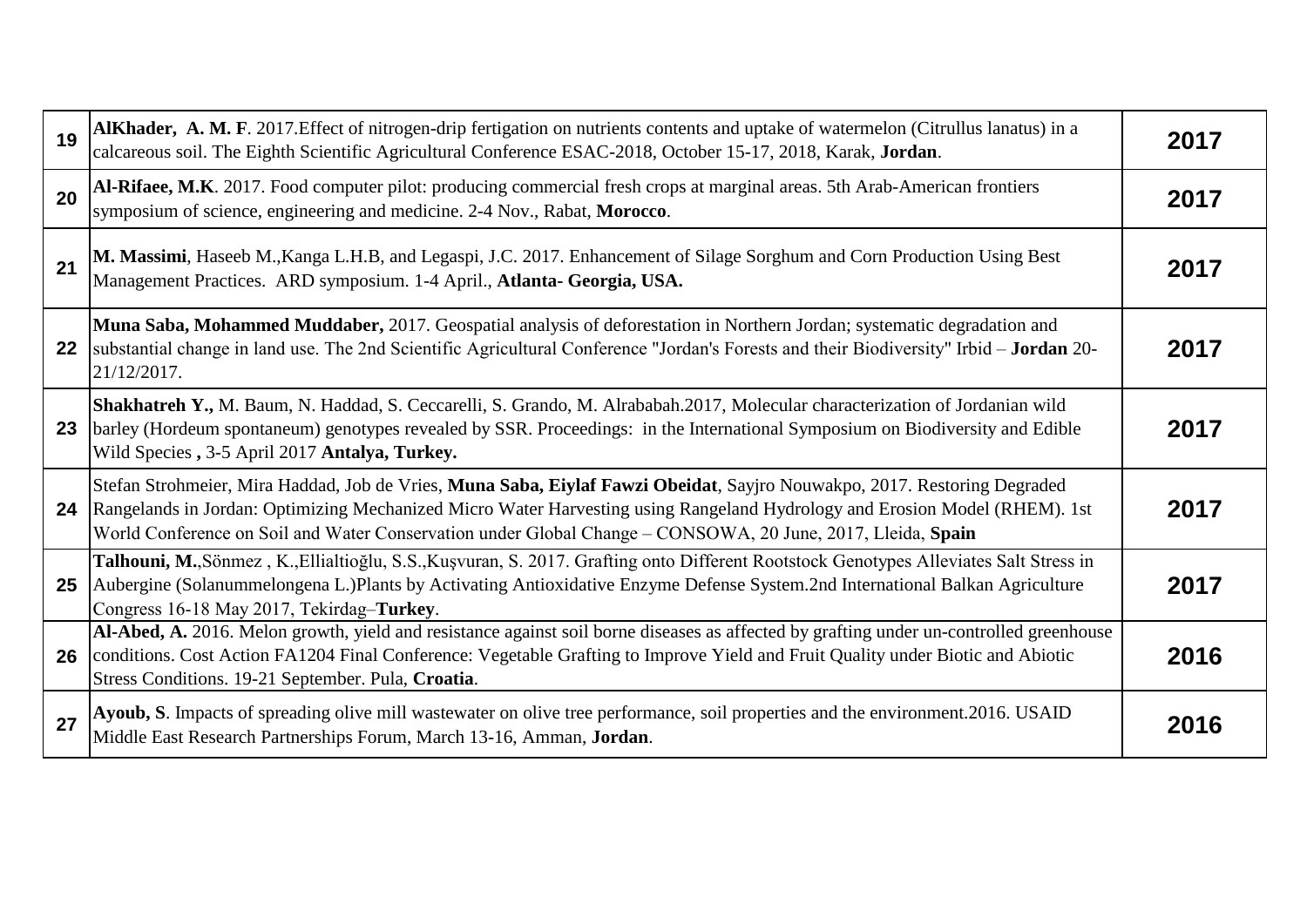| 28 | Madanat, H. M. and Al-Antary, T. M., and Abu Zarga, 2016, Toxicity of Six Ethanol Plant Extracts Against the Green Peach Aphid<br>Myzus persicae Sulzer (Homoptera: Aphididae). Conference: paper, Turkey 6th Plant Protection Congress with International 5 to 8<br>September, in Konya, Turkey.                                                                 | 2016 |
|----|-------------------------------------------------------------------------------------------------------------------------------------------------------------------------------------------------------------------------------------------------------------------------------------------------------------------------------------------------------------------|------|
| 29 | M.M. Shdaifat, M. Khwaileh, J. Hijazi, Belal S. Obeidat, Murat Görgülü. 2016. Effect of feeding fish oil (Omega-3 Fatty Acid) in<br>Awassi Ewes during pregnancy on maternal performance, lamb birth weight, colostrum production and quality. 1st International Animal<br>Nutrition Congress, September 28th - October 1st 2016, Antalya/TURKEY                  | 2016 |
| 30 | Muna Saba, Mohammed Mudabber, Mira Haddad, Stefan Strohmeier, Bezaiet Dessalegn, Mounir Louhaichi, Chandrashekhar<br>Biradar, 2016. Restoring the Jordan's Badia Agro-Ecosystems - tracking developmental interventions and impacts using Remote<br>Sensing. The ESRI Middle East and North Africa User Conference (MENAUC), 8-10 November 2016. Dead Sea, Jordan | 2016 |
| 31 | S. Ayoub, I. Bashabsheh, K. Abulaila, S. Damer, Z. Khreisat, I. Obeidat, S. Al-Jazazzi, Z. Naser, S. Qadomme and A. Abudallo.<br>[2016. Land Spreading of Olive Mill Wastewater: Effects on Soil Chemical Properties, Microbial Activity and Weed Biodiversity. The<br>8th International Olive Symposium, October 10-14, Croatia.                                 | 2016 |
| 32 | Saifan. S. Plant Genetic Resources in Jordan and their integration to food security programs; the case of NCARE genebank. Helwan<br>University 1st International Conference on Biodiversity and Sustainable Development. Helwan University, October 15 -16. Cairo, Egypt,                                                                                         | 2016 |
| 33 | Saifan. S.Plant Genetic Resources Ex situ Conservation and Management and Biodiversity characterization. 7th Annual International<br>Arab Workshop on Biotechnology: Plant Biotechnology & Biodiversity. 1-2 August 2016. Amman, Jordan                                                                                                                           | 2016 |
| 34 | Shakhatreh, Y., K. Al- Janabi, Y. Bani Khalaf, D. Majali and M. Hwian.2016, Performance of new barley mutant advanced lines under drought conditions in Jordan. 7th International Crop Science Congress August 14–19, in Beiji                                                                                                                                    | 2016 |
| 35 | Talhouni,M, Sönmez,K., Kıran, S.,Kuşvuran, S., Ellialtioğlu, S.S.,2016 Examination of ion accumulation and some physiological<br>characteristics of grafted eggplants grown under salinity conditions. III International Symposium on Horticulture in Europe, Chania,<br>Crete, Greece, October 17-21, 2016.                                                      | 2016 |
| 36 | Wafaa Kherfan. 2016. Symposium on Restoring Degraded Ecosystems: Regional and International Perspectives.Amman, Jordan, 30-<br>31. Mar.                                                                                                                                                                                                                           | 2016 |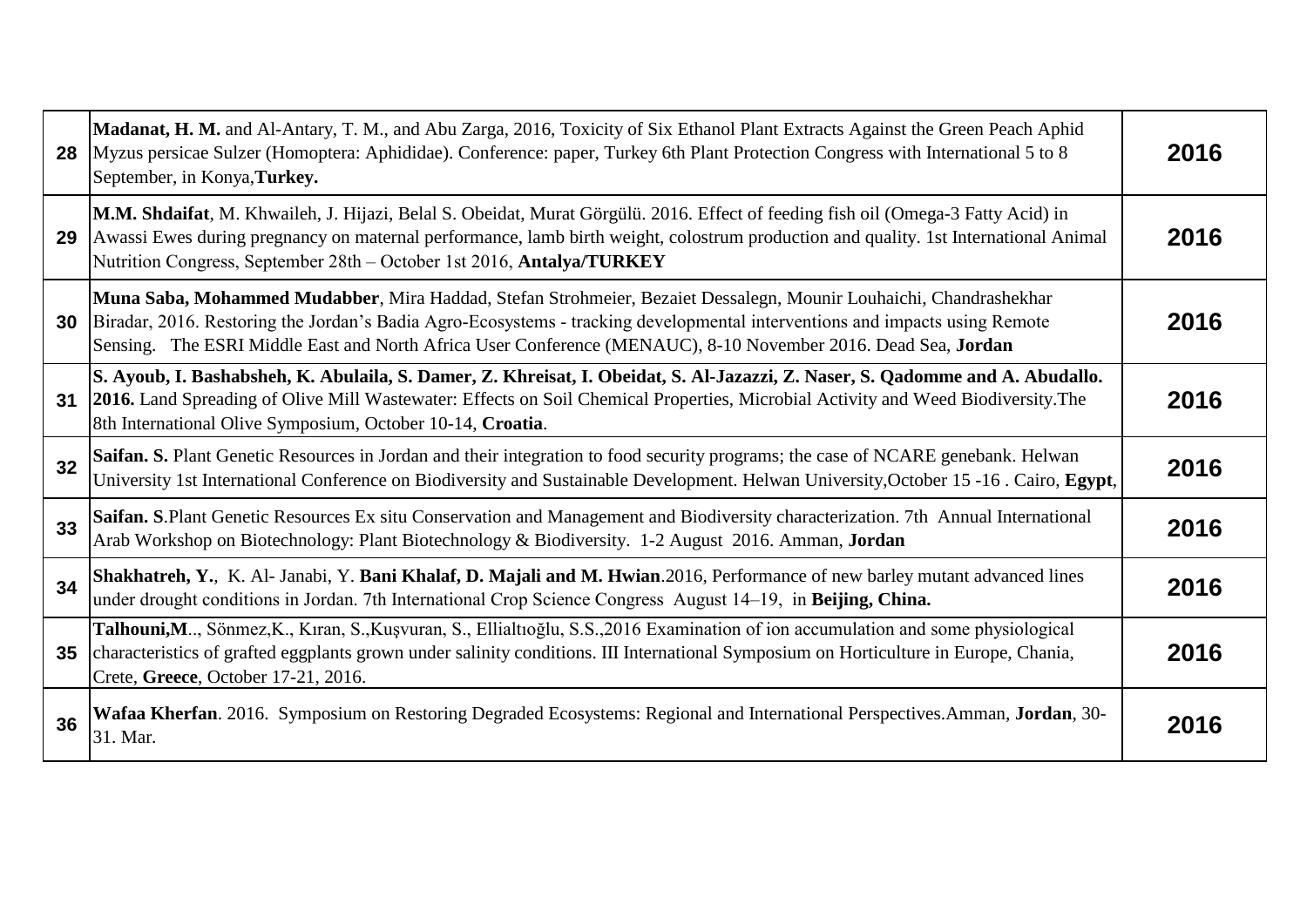| 37 | Abu-Obaid A. M., Al-Dakheel A., Al-Abdullah M.A and Al-Rifaee, M.K. 2015. Evaluation of sunflower forage productivity under<br>saline soil and water stresses. Regional symposium on the scientific outcomes of the project: Adaptation to climate change in WANA<br>marginal environments through sustainable crop and livestock diversification. 21-23 Dec., Amman, Jordan                                                                      | 2015 |
|----|---------------------------------------------------------------------------------------------------------------------------------------------------------------------------------------------------------------------------------------------------------------------------------------------------------------------------------------------------------------------------------------------------------------------------------------------------|------|
| 38 | Al-Abdullah M.A., Al-Rifaee, M.K., Abu-Obaid A.M and Rao N.K. 2015. Introduction of Quinoa to Jordan: adaptation to saline<br>water irrigation and cultivation season. Regional symposium on the scientific outcomes of the project: Adaptation to climate change in<br>WANA marginal environments through sustainable crop and livestock diversification. 21-23 Dec., Amman, Jordan                                                              | 2015 |
| 39 | AlKhader, A. M. F. 2015. The Impact of Phosphorus Fertilizers on Heavy Metals Content of Soils and Vegetables Grown on Selected<br>Farms in Jordan. 4rth International Conference on Agriculture and Horticulture, July 13-15, 2015, Beijing, China.                                                                                                                                                                                              | 2015 |
| 40 | Bani Hani N., Jamjoum K., Al-Shyab F., Al-Rifaee, M.K. and Al-Dhakeel A. 2015. Effect of combined treated wastewater with<br>different levels of biosolids on productivity of barley, corn and sesbania in Ramtha and Dair alla. Regional symposium on the scientific<br>outcomes of the project: Adaptation to climate change in WANA marginal environments through sustainable crop and livestock<br>diversification. 21-23 Dec., Amman, Jordan | 2015 |
| 41 | Ismail F.M., Al- Abdullah M.A, Abu-Obaid A.M. and Rifaee M.K. 2015. Wheat landraces performance under saline conditions.<br>Regional symposium on the scientific outcomes of the project: Adaptation to climate change in WANA marginal environments through<br>sustainable crop and livestock diversification. 21-23 Dec., Amman, Jordan                                                                                                         | 2015 |
| 42 | Massimi M., Al-Rifaee M.K., Alrusheidat J., Al-Dakheel A. and Al-Ashgar Y. 2015. Salt-tolerant Triticale (X triticosecale WITT)<br>cultivation in Jordan. Regional symposium on the scientific outcomes of the project: Adaptation to climate change in WANA marginal<br>environments through sustainable crop and livestock diversification. 21-23 Dec., Amman, <b>Jordan</b>                                                                    | 2015 |
| 43 | Massimi M., Al-Rifaee M.K., Alrusheidat J., Al-Dakheel A., Al-Qawaleet K. and Haddad S. 2015. Validating farmers' adoption for<br>salt-tolerant crop seeds in Jordan. Regional symposium on the scientific outcomes of the project: Adaptation to climate change in<br>WANA marginal environments through sustainable crop and livestock diversification. 21-23 Dec., Amman, Jordan                                                               | 2015 |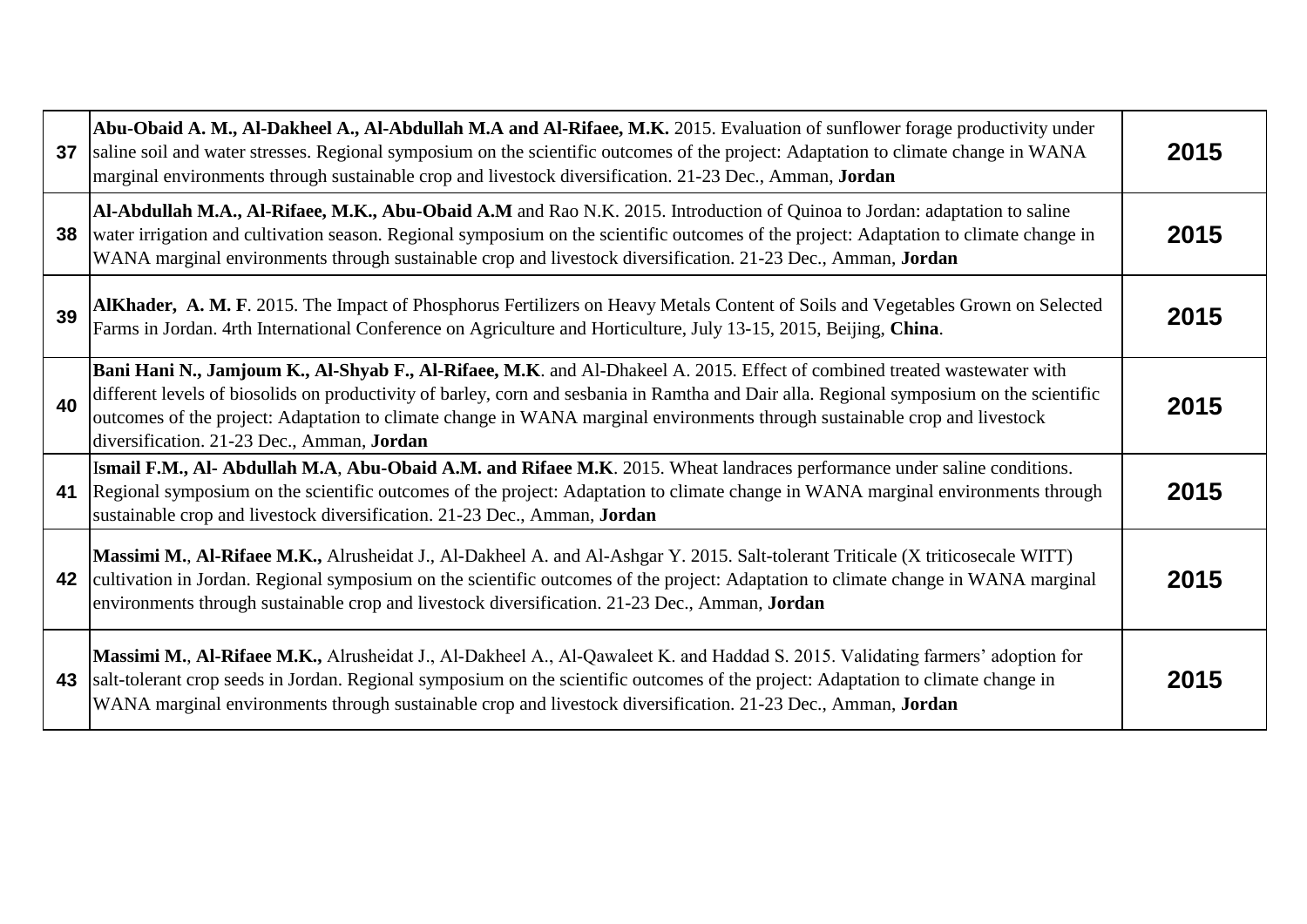| 44 | Massimi M., Al-Rifaee M.K., Alrusheidat J., Al-Dakheel A., Al-Qawaleet K., Al-Adamat A., Abu Dalbooh O., and Al-Jawhari N.<br>2015. Yield response of fodder sorghum (Sorghum bicolor L.) to seed rate under non-conventional water conditions. Regional<br>symposium on the scientific outcomes of the project: Adaptation to climate change in WANA marginal environments through<br>sustainable crop and livestock diversification. 21-23 Dec., Amman, Jordan | 2015 |
|----|------------------------------------------------------------------------------------------------------------------------------------------------------------------------------------------------------------------------------------------------------------------------------------------------------------------------------------------------------------------------------------------------------------------------------------------------------------------|------|
| 45 | Wafaa Kherfan. 2015. International conference on the conservation and use of socio-economically important wild plants in the fertile<br>crescent. Amman - <b>Jordan</b> , 8-9. Apr                                                                                                                                                                                                                                                                               | 2015 |
| 46 | Abu Obeid Ibtihal et a l. .2014. Population Dynamics of the Hibiscus Mealybug Maconellicoccus hirsutus Green (Hom.,<br>Pseudococcidae) and Its Parasitoid on Guava Trees in Madaba - Jordan. .Eleventh Arab Congress of Plant Protection. Amman Jordan. 9-<br>13 November.                                                                                                                                                                                       | 2014 |
| 47 | Al-Rifaee, M.K. 2014. Highlight on the activities of the project "Adaptation to climate change in WANA marginal environments<br>through sustainable crop and livestock & diversification" Regional Workshop on the project's impact assessment, adoption and<br>sustainability, at Amman, Jordan 13-15 April                                                                                                                                                     | 2014 |
| 48 | Al-Rifaee, M.K. 2014. Forage production using TWW in Jordan: achievements and aspiration. Conference on the Use of Treated<br>Wastewater in the Agricultural Production in the Arab World: Current Stutus and Future Prospective, at Dubai, United Arab Emirates<br>14-16 Jan.                                                                                                                                                                                   | 2014 |
| 49 | Abu Shirbi Abeer. 2014. Temporral and Spatial Distribution of Grape Fan Leaf Virus in Infected Plants. Eleventh Arab Congress of<br>Plant Protection. Amman Jordan. 9-13 November.                                                                                                                                                                                                                                                                               | 2014 |
| 50 | Al Qasium Mohammad et al. . 2014. Paecilomyces spp. Evaluation on Root Knot Nematode(Meloidogyne javanica) Management<br>Protected cucumber Cultivation. .Eleventh Arab Congress of Plant Protection. Amman Jordan. 9-13 November.                                                                                                                                                                                                                               | 2014 |
| 51 | Al Qasium Mohammad et al. . 2014. Evaluation of Plant Extract Fertilizer Product Againsr Peach Root Knot Nematode<br>(Meloidogyne javanica) and Citrus Nematode (Tylenchulus semipentrans). Eleventh Arab Congress of Plant Protection. Amman<br>Jordan. 9-13 November.                                                                                                                                                                                          | 2014 |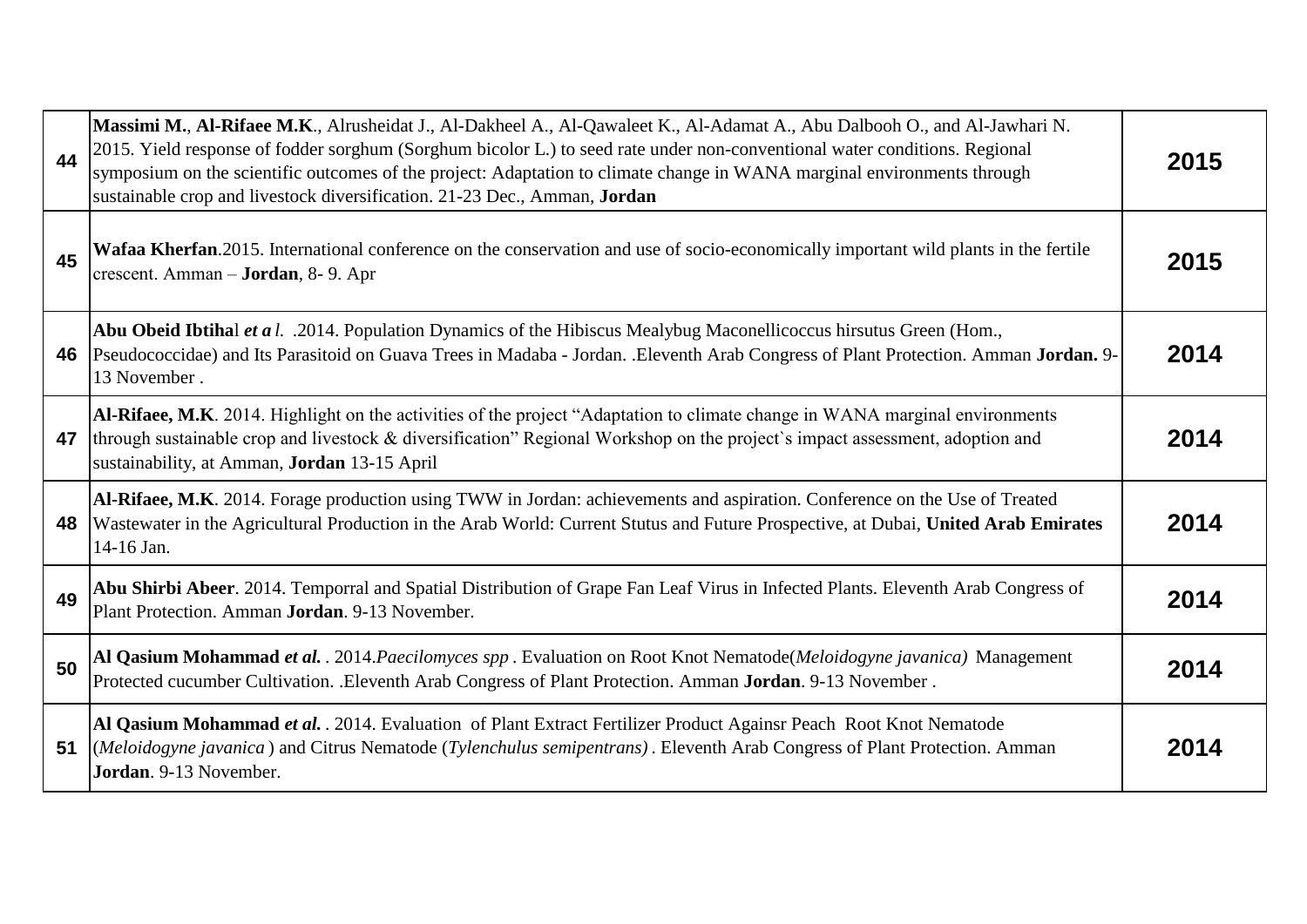| 52 | Al Qasium Mohammad et al. . 2014. Field Study: Panama Disease, Caused by Fusarium oxysporium F.s. cubenese Tropical Race 4, in<br>Banana Orchards South Jordan Valley. Eleventh Arab Congress of Plant Protection. Amman Jordan. 9-13 November.                                                                                                                                                          | 2014 |
|----|----------------------------------------------------------------------------------------------------------------------------------------------------------------------------------------------------------------------------------------------------------------------------------------------------------------------------------------------------------------------------------------------------------|------|
| 53 | Asoufi, H. Aborumman, E. 2014. Genetic diversity of pomegranate in ma'an governarate. ISE Congress. Jordan.                                                                                                                                                                                                                                                                                              | 2014 |
| 54 | Carvalho, P., J. Foulkes, Y. Shakhatreh, I. Musallam, F. Ismail, Y. Khalaf, and N. Bani Hani, 2014. Optimising irrigation practices<br>of durum wheat and spring barley to cope with climate change effects in Jordan. Proceedings in: Water, environment and agriculture:<br>Challenge for sustainable development. N. Lamaddalena, M. Todorovic, L.S. Pereira (Eds). 10-14 September 2014, Bari-Italy. | 2014 |
| 55 | Kıran, S.,Özkay, F., Kuşvuran, Ş., Talhouni, M., Ellialtıoğlu, Ş. Ş. 2014. Antioxidative enzyme activities, lipid peroxidation, and<br>morphological changes of eggplant genotypes under copper stress.6th Balkan Symposium on Vegetables and Potatoes, September 29-<br>October 4, 2014, Zagreb, Croatia.                                                                                               | 2014 |
| 56 | Kıran, S., Kuşvuran, Ş., Talhouni, M., Sönmez, K., Ellialtıoğlu, Ş. Ş., Özkay, F. 2014. Studies on Some Biochemical Changes and Ion<br>Regulation in Some Tomato Genotypes Exposed to Drought Stress. 6th Balkan Symposium on Vegetables and Potatoes, September 29-<br>October 4, 2014, Zagreb, Croatia.                                                                                                | 2014 |
| 57 | Kuşvuran, Ş., Ellialtıoğlu, Ş. Ş., Talhouni, M., Sönmez, K., Kıran, S. 2014. Effects of salt and drought stresses on physiological and<br>biochemical changes in callus tissues of melon cultivars.6th Balkan Symposium on Vegetables and Potatoes, September 29- October 4,<br>2014, Zagreb, Croatia.                                                                                                   | 2014 |
| 58 | MagosBrehm J, Taifour H, Saifan S, Maxted N. 2014. Crop wild relatives, a global conservation priority for Jordan. The International<br>Conference "Enhanced Genepool Utilization – capturing wild relatives and landrace diversity for crop improvement", 16-20 June 2014,<br>NIAB Innovation Farm, Cambridge, CB3 OLE, UK.                                                                             | 2014 |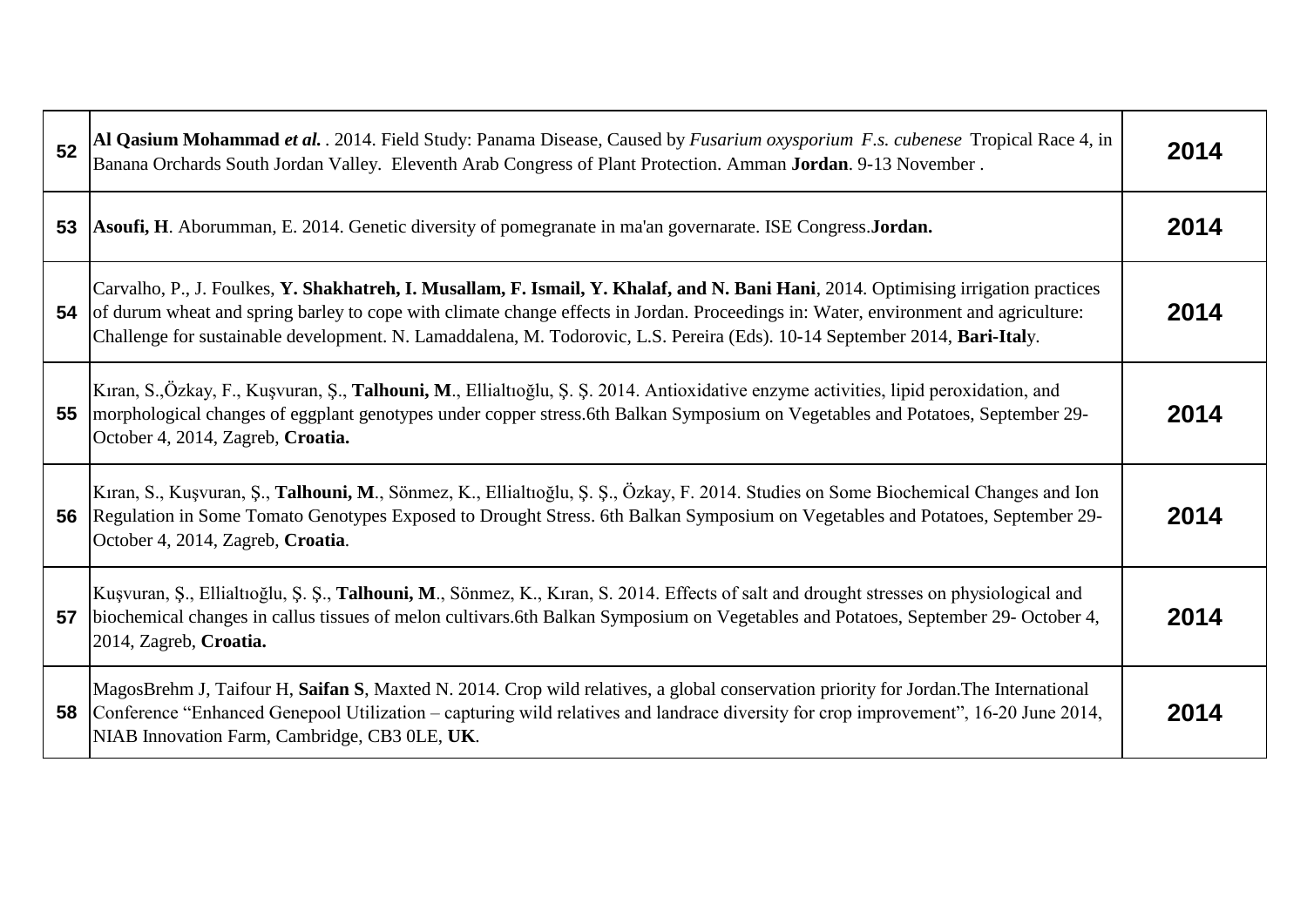| 59 | Rawashdeh H., Sala F., Boldea M. 2014. Mathematical and Statistical Analysis of the Effect of Boron on Yield Parameters of Wheat.<br>AIP Conference Proceedings. 1648, 670010. DOI: 10.1063/1.4912905                                                                                                                                                                         | 2014 |
|----|-------------------------------------------------------------------------------------------------------------------------------------------------------------------------------------------------------------------------------------------------------------------------------------------------------------------------------------------------------------------------------|------|
| 60 | Saifan S, Ali B., Abu Taleb T, MagosBrehm J, Maxted N, El Sheyab F. 2014. Crop wild relatives and landraces of Jordan: their<br>integration to food security programs. Review paper submitted during the PGR Secure 2014: The International Conference "Enhanced"<br>Genepool Utilization – capturingwild relatives and landrace diversity for crop improvement", 16-20 June. | 2014 |
| 61 | Shakhatreh, Y., P. Carvalho, J. Foulkes, I. Musallam, F. Ismail, Y. Khalaf, and N. Bani Hani, 2014. Improving wheat agricultural<br>practices to cope with climate change effects in Jordan. Proceedings in: Water, environment and agriculture: Challenge for sustainable<br>development. N. Lamaddalena, M. Todorovic, L.S. Pereira (Eds). 10-14 September 2014, Bari-Italy | 2014 |
| 62 | Wafaa Kherfan, Akl Awwad, Nida Salem, Luma Al-Banna. 2014. Evaluation of Silver nanoparticle applications on infestation of root<br>knot nematode (Meloidogyne incognita) on tomato plant. The eleventh Arab congress of Plant Protection, Amman - Jordan, 9-11. Nov                                                                                                          | 2014 |
| 63 | Wafaa Kherfan, Francis Ogbonnaya, Luma Al-Banna. 2014. Variability in response of wheat and aegilops genotypes to mediterranean<br>cereal cysts nematode (Heterodera latipons(. 6th international congress of Nematology, Cape Town, South Africa. 5-9 May.                                                                                                                   | 2014 |
| 64 | Bado S., Kozak_Stankiewicz K., Sekander H., AlHajaj N., Ghanim A., Foster B.P. Laimer M. Resurgence of x-rays in plant mutation<br>breeding, Plant Genetics and Breeding Technologies. February18-20, Vienna, Austria                                                                                                                                                         | 2013 |
| 65 | M. Shatanawi, K. Shatanawi S. Naber and M. Saba. 2013. Climate change, impacts and adaptation of the agricultural sector in Jordan<br>River Basin. Proceedings of the Final WASSERMed Conference. 21-22 February 2013, Milan, Italy Pp 5-12.                                                                                                                                  | 2013 |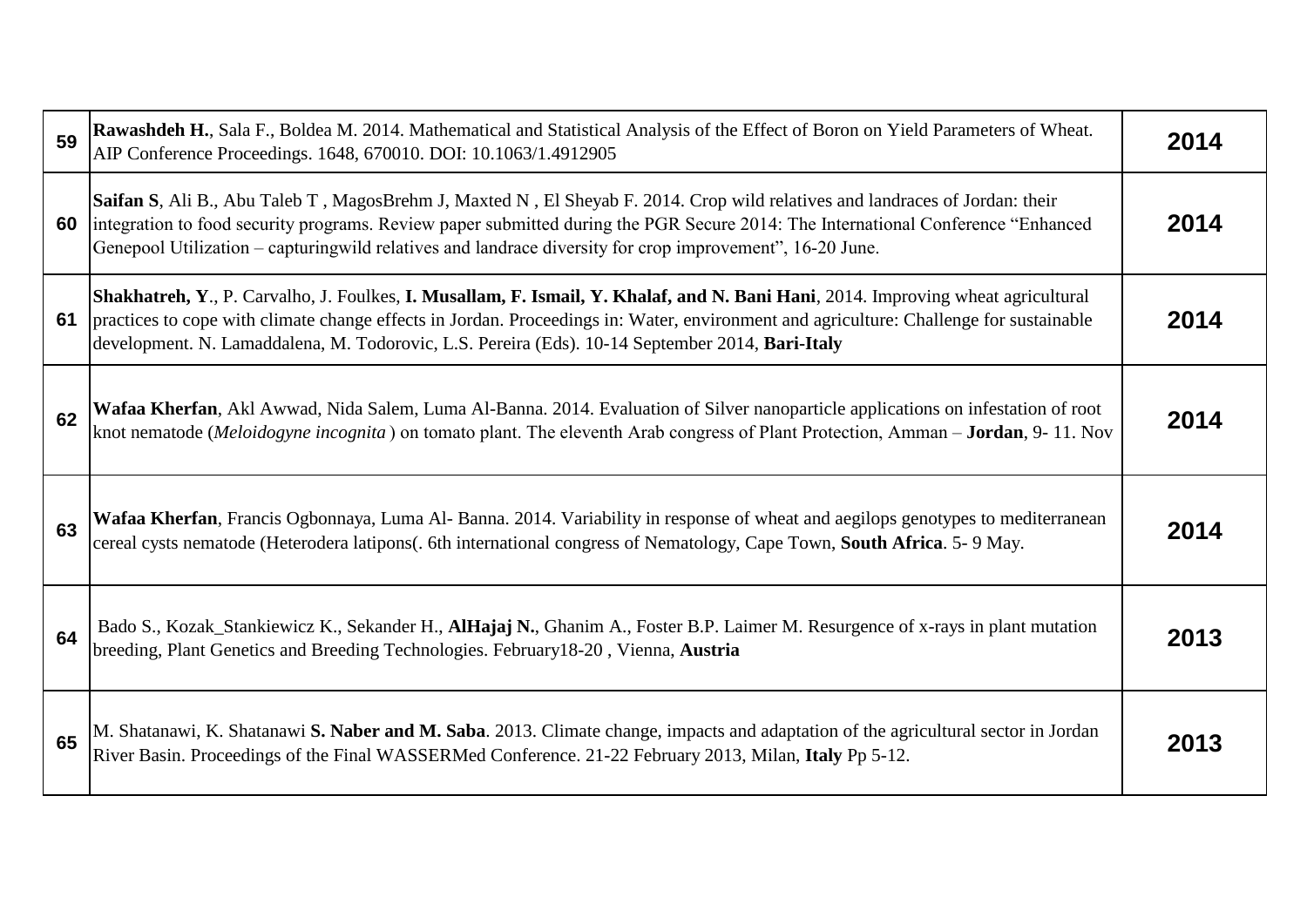| 66 | Muna Saba, Eddy De Pauw, and Wolfgang Goebel. Downscaled climate change maps 2010-2040 for Jordan.the Sixth Conference on<br>Scientific Research in Jordan, organized by Jordan Society for Scientific Research and Al-Zaytoonah University of Jordan. Jordan.                                                                                                                                    | 2013 |
|----|---------------------------------------------------------------------------------------------------------------------------------------------------------------------------------------------------------------------------------------------------------------------------------------------------------------------------------------------------------------------------------------------------|------|
| 67 | P. Carvalho, J. Foulkes, Y. Shakhatreh, I. Musallam, F. Ismail, Y. Bani Khalaf. 2013. Optimising irrigation practices of durum wheat<br>and spring barley to cope with climate change effects in Jordan. 1st CIGR Inter-Regional Conference on Land and Water Challenges<br>(Water, environment and agriculture: challenges for sustainable development) – <b>Bari (Italy)</b> , 10-14 September. | 2013 |
| 68 | Talhouni, M., Günalp, B., Yaşar, F., Kuşvuran, Ş., Uzal, Ö. and Ellialtioğlu, Ş. 2013. The effects of JA treatment on the growth and<br>some enzyme activities of eggplant embryos grown in vitro under salt stress conditions.2ndInternational Congress of Chemistry and<br>Environment, and 2ndInternational Society Bio Technology Conference; at Antwerp, Belgium from 8th to 10th July 2013. | 2013 |
| 69 | Yaşar, F., Talhouni, M., Ellialtioğlu, Ş., Kuşvuran, Ş. and Uzal, Ö., 2013. SOD, CAT, GR and APX Enzyme Activities in Callus<br>Tissues of Susceptible and Tolerant Eggplant Varieties under Salt Stress 2ndInternational Congress of Chemistry and Environment, and<br>2ndInternational Society Bio Technology Conference; at Antwerp, Belgium from 8th to 10th July 2013.                       | 2013 |
| 70 | Y. Shakhatreh, P. Carvalho, J. Foulkes, I. Musallam, F. Ismail, Y. Bani Khalaf. 2013. Improving wheat agricultural practices to cope<br>with climate change effects in Jordan. 1st CIGR Inter-Regional Conference on Land and Water Challenges (Water, environment and<br>agriculture: challenges for sustainable development) – Bari (Italy), 10-14 September.                                   | 2013 |
| 71 | Al-Abed, A. 2012, Damage potential and reproduction of the Mediterranean cereal cyst nematode Heterodera latipons on barley. 3rd<br>International Cereal Cyst Nematode Initiative (ICCNI) Workshop and European Society of Nematology. 22-27 Sep, Adana, Turkey                                                                                                                                   | 2012 |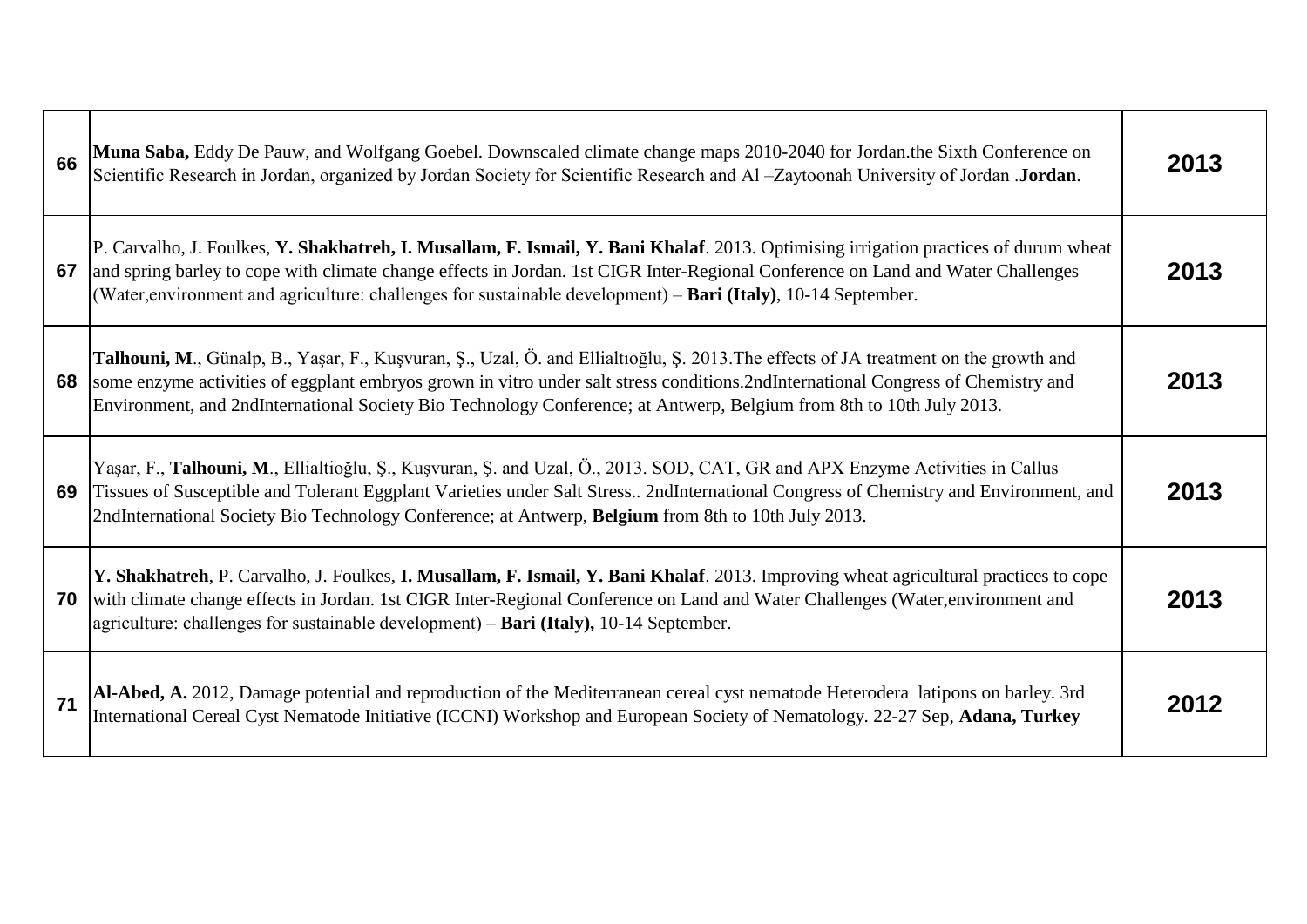| 72 | Al-Rifaee, M. K., A. Abuobaid, L. Al-Hadede, A. Hammoudeh, I. Al-Bashabsheh, M. Alabdallah, M. Shdafat. 2012. Potential<br>animal feed source from wild and introduced rape irrigated by saline treated wastewater. International Conference on Agricultural<br>Engineering, at Oman, Muscat, Feb. 24-26,. | 2012 |
|----|------------------------------------------------------------------------------------------------------------------------------------------------------------------------------------------------------------------------------------------------------------------------------------------------------------|------|
| 73 | Al-Rifaee, M. K., L. Al-Hadede, A. Hamodeh, A. Abuobied, H. Saleh, I. Bashabsheh, D. Al-Majal. 2012. Prospective use of the salt<br>tolerant wild rape native to Jordan in biodiesel production. The European Conference & Workshop on Renewable Energy Systems, at<br>Antalyia, Turkey 17-19 Sep.,        | 2012 |
| 74 | Al-Rifaee, M. K. 2012. Biodiesel production using marginal-water irrigated plants and used cooking oils. The 2nd International<br>Conference on Alternative Energy, at Amman, Jordan, 26-27, March,                                                                                                        | 2012 |
| 75 | Khader, A. 2012. Improving water use efficiency of lettuce (Lactuca sativa L.) using phosphorous fertilizers. Seventh Scientific<br>Agricultural Conference (SSAC-2012), Jordan University for Science and Technology, Irbid, Jordan, 8 - 10 October, 2012.                                                | 2012 |
| 76 | Maha Syouf, Qusai Al Balas, Ahmad Kofahi, and Feras AlAli. 2012. Secondary metabolites of threatened Jordanian species. Crocus<br>moabiticus and Crocus hymalis. Seventh Scientific Agriculture Conference.Jordan.                                                                                         | 2012 |
| 77 | Luma Al Banna, <b>Wafaa Kherfan</b> , Dua Mazrawi, Nida Salem. 2012. Characterization of a fungus parasitizing Mediterranean cereal<br>cyst nematode (Heterodera latipons). 3rd International Cereal Cyst Nematode Initiative (ICCNI) Workshop, Adana, Turkey. 21-22 Sep.                                  | 2012 |
| 78 | Madanat H., 2012, Studying population trends and thermal units of Codling Moth Cydia pomonella (L.) (Lepidoptera: Tortricidae) and<br>lits Control. The seventh Scientific Agricultural Conference 8-10 October, Faculty of Agriculture, Jordan University of Science and<br>Technology, Irbid, Jordan.    | 2012 |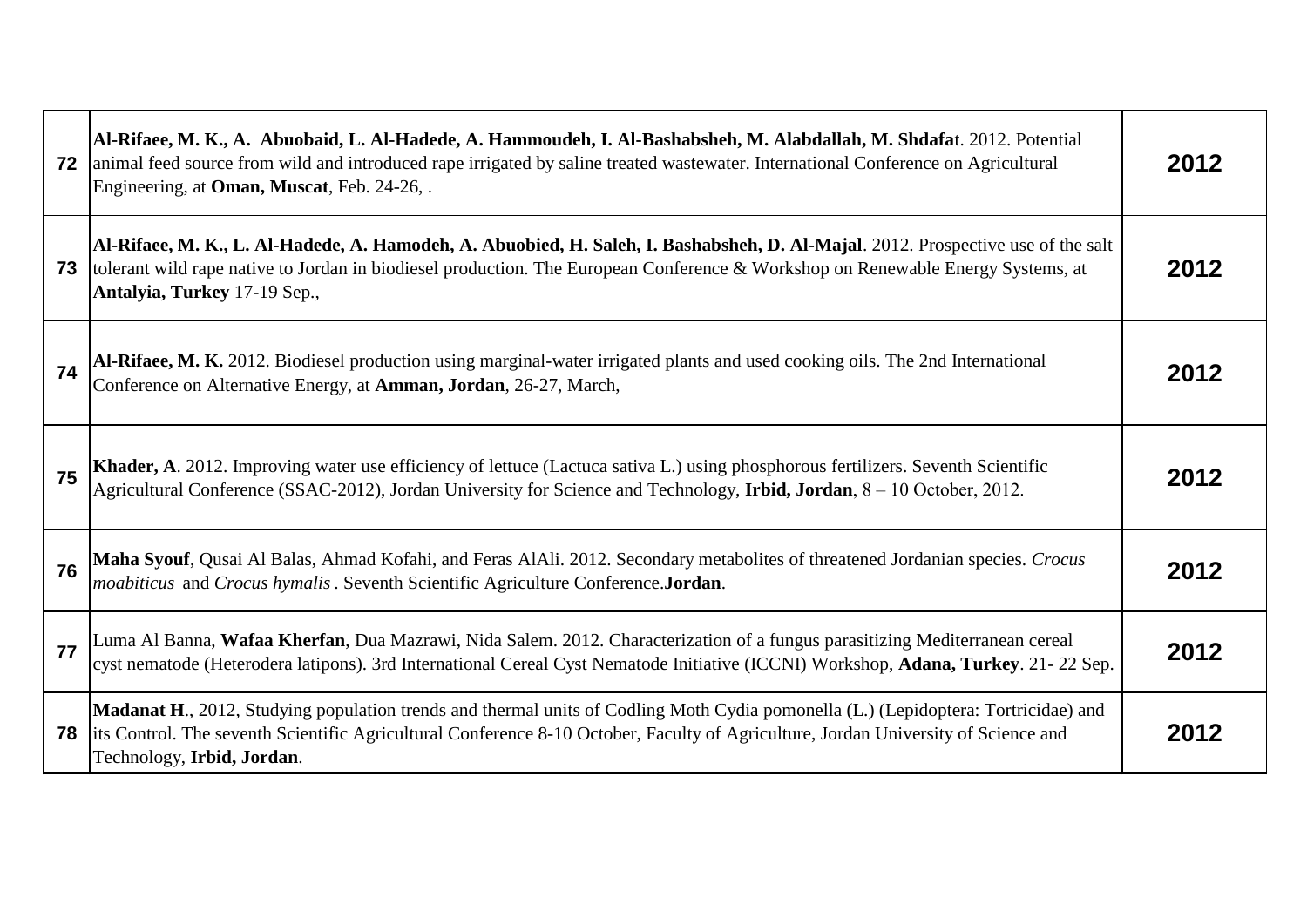| 79 | Saifan S.2012. Implementation of the International Treaty on plant genetic resources for food and Agriculture (ITPGRFA) through<br>utilization of Standard Material Transfer Agreement (SMTA). The 6th International Conference of Intellectual Property Rights in<br>Agriculture18-19 Sep. Amman, Jordan.                 | 2012 |
|----|----------------------------------------------------------------------------------------------------------------------------------------------------------------------------------------------------------------------------------------------------------------------------------------------------------------------------|------|
| 80 | Samer Habash, Luma Al-Banna, Yonus Badr, Wafaa Khrfan, Malek Alawaji. 2012. Meeting poster: plant parasitic nematodes<br>associated with Phoenician juniper in Jordan. The 31st International Symposium of European Society of Nematologist, Adana, Turkey,<br>23-27 Sep                                                   | 2012 |
| 81 | Wafaa Kherfan, Francis Ogbonnaya, Luma Al-Banna. 2012. Characterization of genetic resistance against mediterranean<br>cereal cyst<br>nematode (Heterodera latipons) in wheat. 3rd International Cereal Cyst Nematode Initiative (ICCNI) Workshop, Adana, Turkey, 21-22<br>Sep.                                            | 2012 |
| 82 | Akroush, S., 2011. Adoption and impact assessment of water harvesting techniques in the low rainfall areas of Jordan. Poster presented<br>at the Arab-American Frontiers of Science, Engineering, and Medicine program. The 1st Arab-American Frontiers, Symposium, Kuwait<br>$17 - 19$ October.                           | 2011 |
| 83 | Akroush, S., 2011. Adoption and impact assessment of water harvesting techniques in the low rainfall areas of Jordan. Poster presented<br>at the Arab-American Frontiers of Science, Engineering, and Medicine program. The 1st Arab-American Frontiers, Symposium, Kuwait<br>$17 - 19$ October.                           | 2011 |
| 84 | Al-Rifaee, M. K. 2011. Adapting climate change at the marginal cultivation: domestication and exotic introduction approaches. Poster<br>in 1st Arab-American Frontiers of Science, Engineering, and Medicinal Symposium (Kuwait Institute for Scientific Research & The<br>National Academies-USA), at Kuwait, Oct. 17-19. | 2011 |
| 85 | Saifan S. 2011. Management of some selected plant genetic resources in Jordan national genebank. An overview paper submitted to<br>[FAO multidisciplinary team for Oriental Near East, The expert consultation workshop on "Plant Genetic Resources", Lebanon, June 15-<br>16.                                             | 2011 |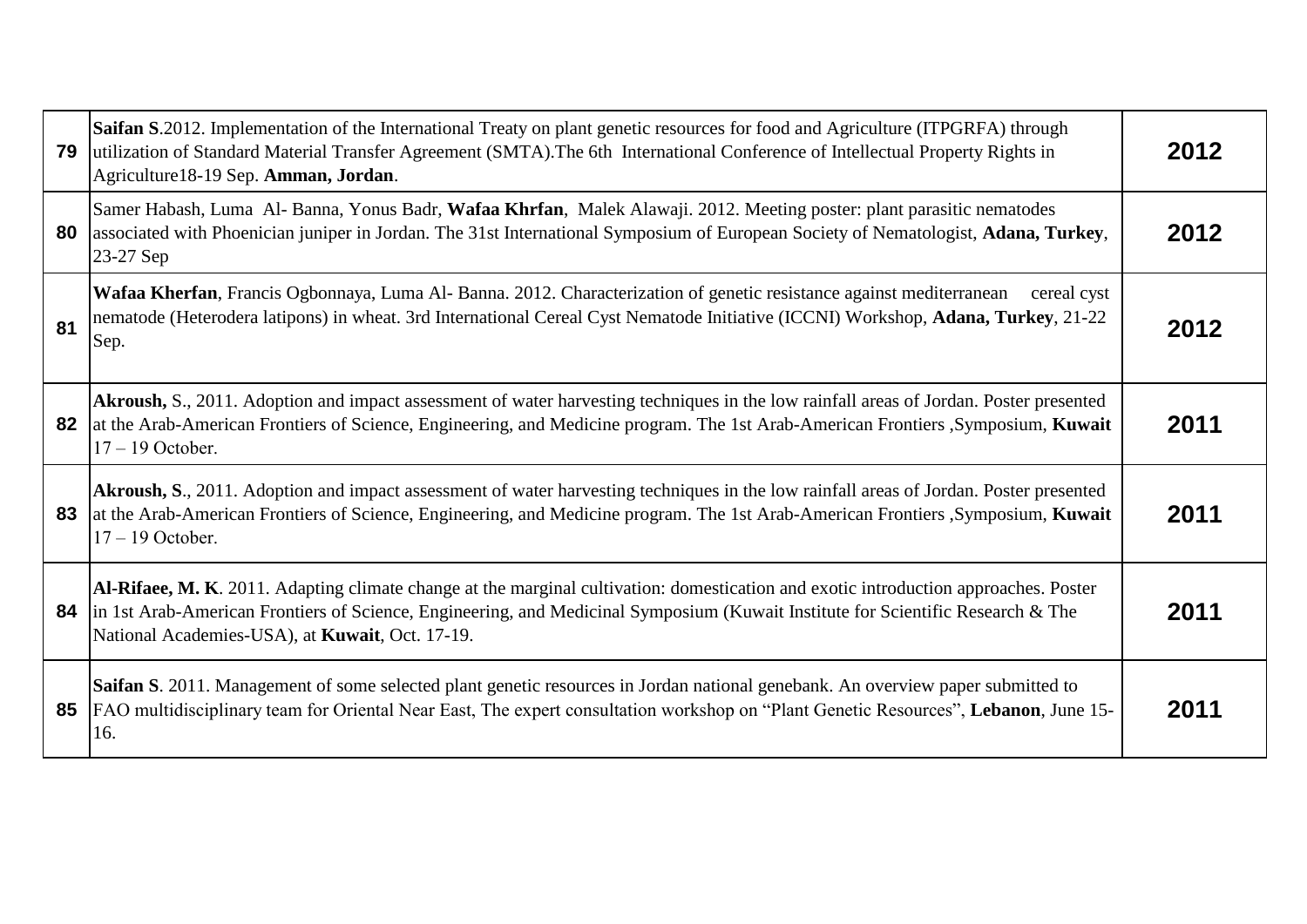| 86 | Saifan S. 2011. National Plant Genetic Resources Strategy of Jordan.Information paper submitted to the expert consultation workshop<br>on Plant Genetic Resources, FAO multidisciplinary team for Oriental Near East. Lebanon, June 15-16                                                                                                                                                                                                              | 2011 |
|----|--------------------------------------------------------------------------------------------------------------------------------------------------------------------------------------------------------------------------------------------------------------------------------------------------------------------------------------------------------------------------------------------------------------------------------------------------------|------|
| 87 | Saifan S. 2011. Plant Genetic Resources in Jordan: Strategy, Status, and Perspectives. Information paper submitted to the first meeting<br>of the coordinating board of the Near East and North Africa Plant Genetic Resources NetWork (NENA-PGRN), 27-29 June, Muscat,<br><b>Sultanate of Oman.</b>                                                                                                                                                   | 2011 |
| 88 | Saifan S. 2011. National genebank system in Jordan. Information paper submitted to Joint ECPGR / NENA PGRN Workshop on the<br>ITPGRFA Implementation. Aegean Agricultural Research Institute (AARI), Menemen, 35661 Izmir, Turkey, 28-29 September                                                                                                                                                                                                     | 2011 |
| 89 | Al-Hairy, Masnat, Mohawish, Yasser, Socioeconomic Aspects of Adoption of Production and Utilization of Salt-Tolerant Forages in<br>Azraq and Al-Khaldia Regions in Jordan, Scientific Symposium of Regional Project "Saving freshwater resources with salt-tolerant<br>forage production systems in marginal areas of West Asia and North Africa (WANA) region- An opportunity to raise the incomes of the<br>rural poor", 30-31 May, Damascus, Syria. | 2010 |
| 90 | Al-Rifaee, M. K., Haddad, N. Aburjai, T. 2010. Domestication wild plants contribute to system sustainability: case study of Hypericum<br>triquetrifolium in Jordan. Proceeding of the 8th International Seminar on Agricultural Technology Management for Sustainable<br>Development, at Khon Kaen, Thailand, June.                                                                                                                                    | 2010 |
| 91 | Al-Rifaee, M. K., Aburjai, T., Haddad, N., 2010. Hypericin from Hypericum triquetrifolium in wild and under cultivation: variation<br>revealed by genetic distance. Proceedings of the 6th Conference on Medicinal and Aromatic Plants of Southeast European Countries (6th<br>CMAPSEEC) at Antalya, Turkey, April, 829-847.                                                                                                                           | 2010 |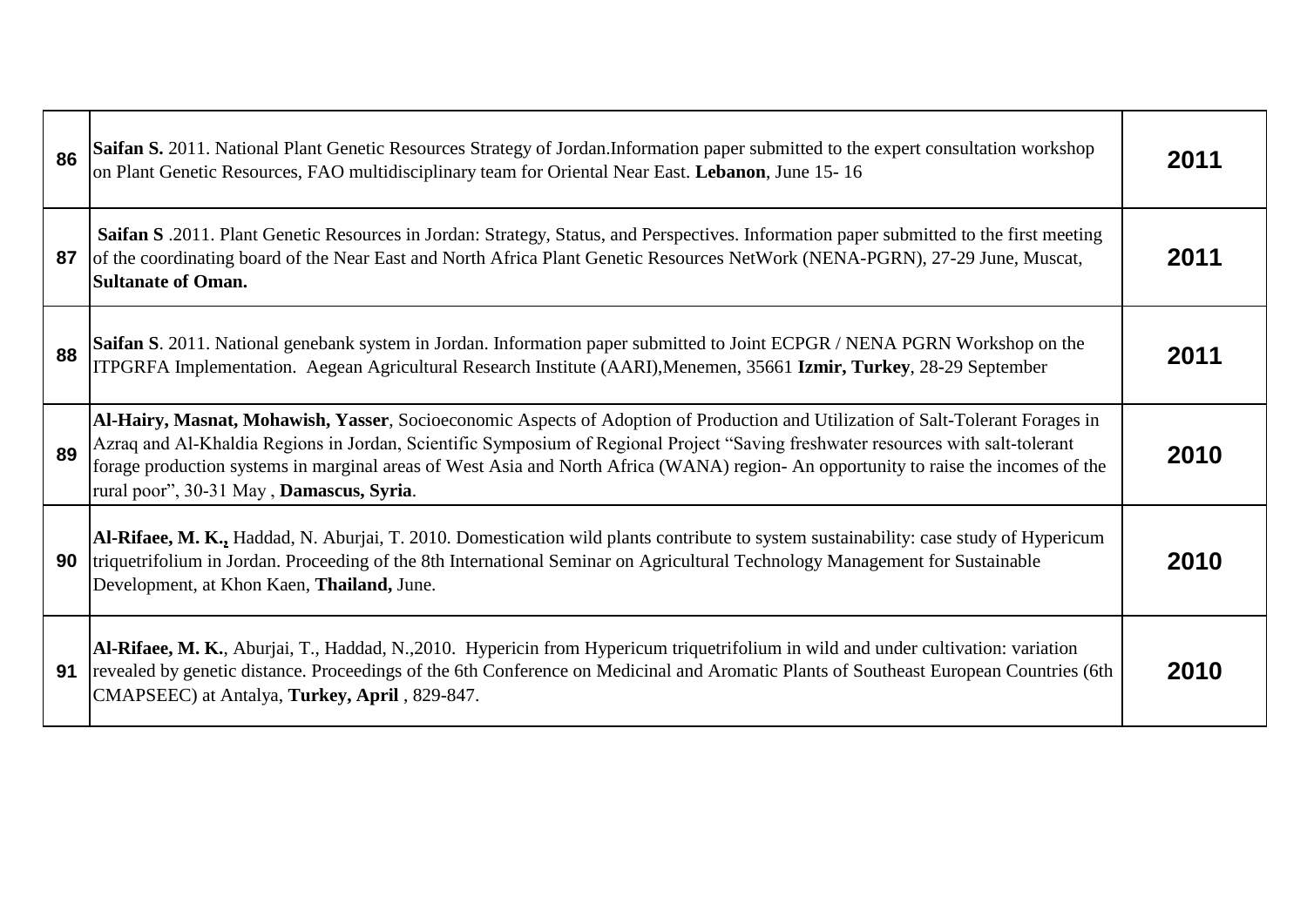| 92 | Al-Rifaee M. K., Saleh H., Dakheel A.J. and Jamjum K, 2010. Field evaluation of barley (Hordium vulagare L.) genotypes for grain and<br>forage end-uses during two cropping seasons. Proceeding of the Sientific Symposium on saving freshwater resourses withsalt-tolerant<br>forage production in marginal areas of the West Asia and North Africa region, at Damascus, Syria, May. | 2010 |
|----|---------------------------------------------------------------------------------------------------------------------------------------------------------------------------------------------------------------------------------------------------------------------------------------------------------------------------------------------------------------------------------------|------|
| 93 | Haddad Nizar. 2010. The Arab World, a Potential Market of the Mexican Beekeeping Products. 17th Congreso Internacional De<br>ActvalizacionApicola. Tabasco, Mexico, 2010. P. 32.                                                                                                                                                                                                      | 2010 |
| 94 | <b>Haddad Nizar</b> , Jose Luis Reyes Carrillo. 2010. Honey Bee Viruses, Diseases and Hive Management in the Middle East and their<br>Relation to the Colony Collapse Disorder and Bee Losses. 17th Congreso Internacional De ActvalizacionApicola. Tabasco, Mexico, 1:<br>104-109.                                                                                                   | 2010 |
| 95 | I. W. Musallam, M. Duwayri, and R. A. Shibli. 2010. Morphological Diversity of Capparis spinosa L. In Jordan. 6th Conference on<br>Aromatic and Medicinal Plants of Southeast European Countries (6th CMAPSEEC), 18-22 April, Antalya, Turkey. Pharmacognosy<br>Magazine 6 (22)                                                                                                       | 2010 |
| 96 | Maha Syouf. 2010. Importance of Conservation, Utilization and Evaluation of Plant Genetic Resources. Arab Atomic Agency.<br>Tunisian National gene bank. Third Annual Meeting: 25-28.                                                                                                                                                                                                 | 2010 |
| 97 | M. Saba, G. Al Naber, Y. Mohawesh .2010. Analysis of Jordan Vegetation Cover Dynamics Using MODIS-NDVI from 2000-2009"<br>Presented at the International Conference on Food Security and Climate change, February 1-5.                                                                                                                                                                | 2010 |
| 98 | Nasab Q Rawashdeh. 2010. Interactions Between land-use and Ecosystems under Climate change in Wadi Sheuib at Jordan.<br>Intinternational Conference on food security and climate change in area / ICARDA, Amman, Jordan.                                                                                                                                                              | 2010 |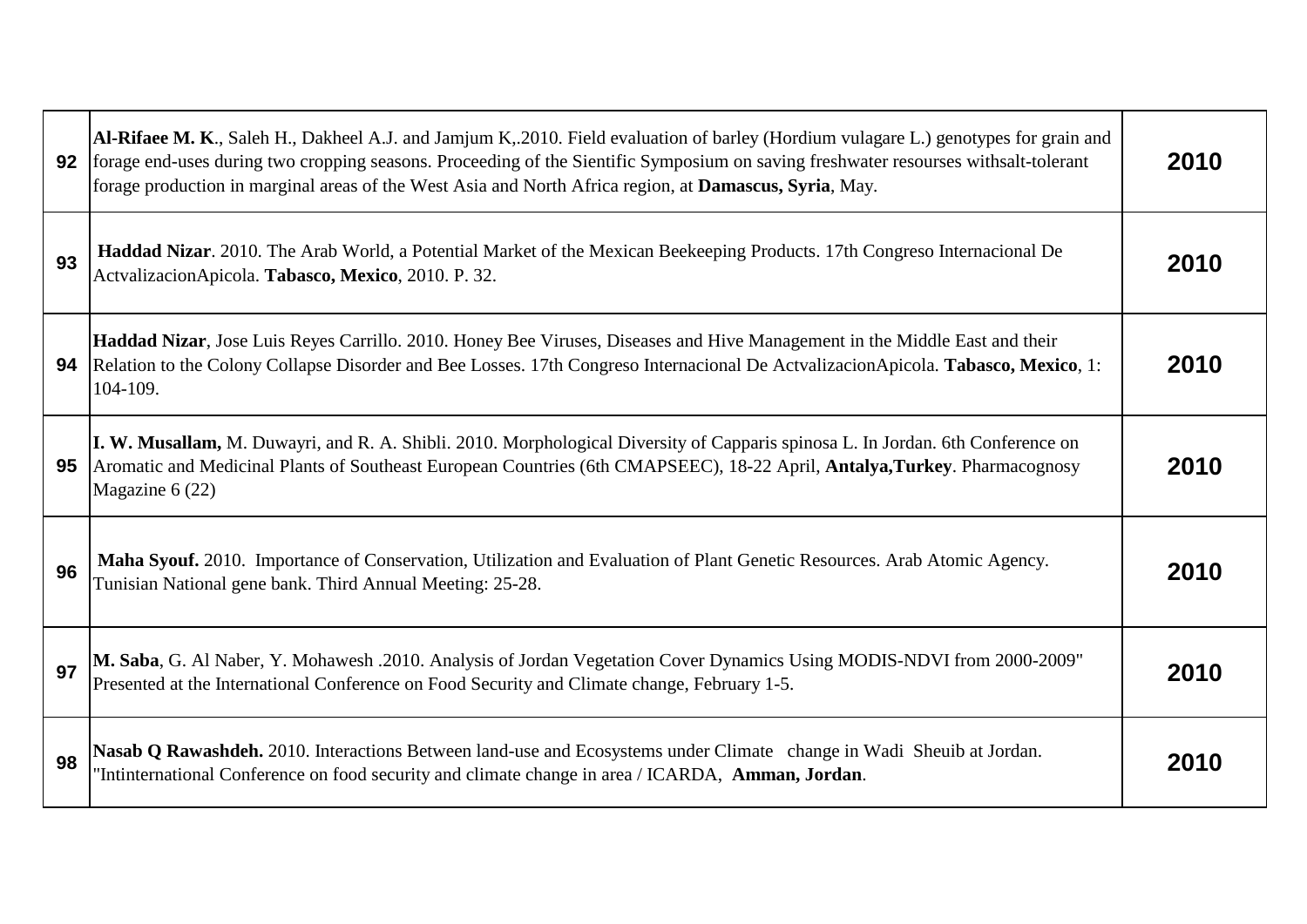| 99  | Nasab Q Rawashdeh. 2010. "Moringa peregrine (Al-Yassar) Seeds oil from Southwest Jordan" "The 2nd International Symposium<br>on Medicinal Plants, Their Cultivation and Aspects of Uses" held during 3-4, November, Petra - Jordan.                                                                                   | 2010 |
|-----|-----------------------------------------------------------------------------------------------------------------------------------------------------------------------------------------------------------------------------------------------------------------------------------------------------------------------|------|
|     | Bruggeman, A., S. Akroush, M. Mudabber, F. Ziadat, T. Oweis. 2009. Modelling surface runoff and water productivity in small dryland<br><b>100</b> watersheds with water-harvesting interventions, an application from Jordan. EGU General Assembly 2009, Vienna. Geophysical<br>Research Abstracts, 11, EGU2009-10686 | 2009 |
| 101 | Shakhatreh, Y. Trend Analysis for rainfall and Temperatures in three Locations in Jordan. Food Security and Climate Change in Dry<br>Areas, 1-4 February Amman, Jordan.                                                                                                                                               | 2010 |
| 102 | Al-Abed, A. 2009, Epidemiological Studies on the Mediterranean Cereal Cyst Nematode, Heterodera latipons attacking Barely in Jordan. 1st International Cereal Cyst Nematode Initiative (ICCNI) Workshop 21-23 October, Antalya                                                                                        | 2009 |
| 103 | Al-Naber, G., J. Al-Bakri and M. Saba. 2009. Monitoring Drought and Desertification in Jordan with Remote Sensing" Presented in Applications of Remote sensing and GIS Symposium, Amman, Jordan, 20 April.                                                                                                            | 2009 |
| 104 | Al-Naber, G., J. Al-Bakri and M. Saba. 2009. Monitoring Drought and Desertification in Jordan with Remote Sensing". Proceedings of The Remote Sensing and GIS Symposium, 20 April, Geography Department/ Faculty of Arts - Uni                                                                                        | 2009 |
|     | Al-Rifaee, M. K., Aburjai, T., Haddad, N. 2009. Hypericin from Hypericum triquetrifolium in wild and under cultivation: genetic<br><b>105</b> potentiality revealed by RAPD. Proceeding of the 2nd Conference for University Dissertations Researches, at Amman, Jordan, Oct., 27-<br>29.                             | 2009 |
| 106 | Al-Rifaee, M. K., Aburjai, T., Haddad, N .2009. Hypericin from Hypericum triquetrifoulim. Proceeding of the 4th Global Summit on<br>Medicinal and Aromatic Plants at Kuching, Sarawak, Malaysia, Dec, 211.                                                                                                            | 2009 |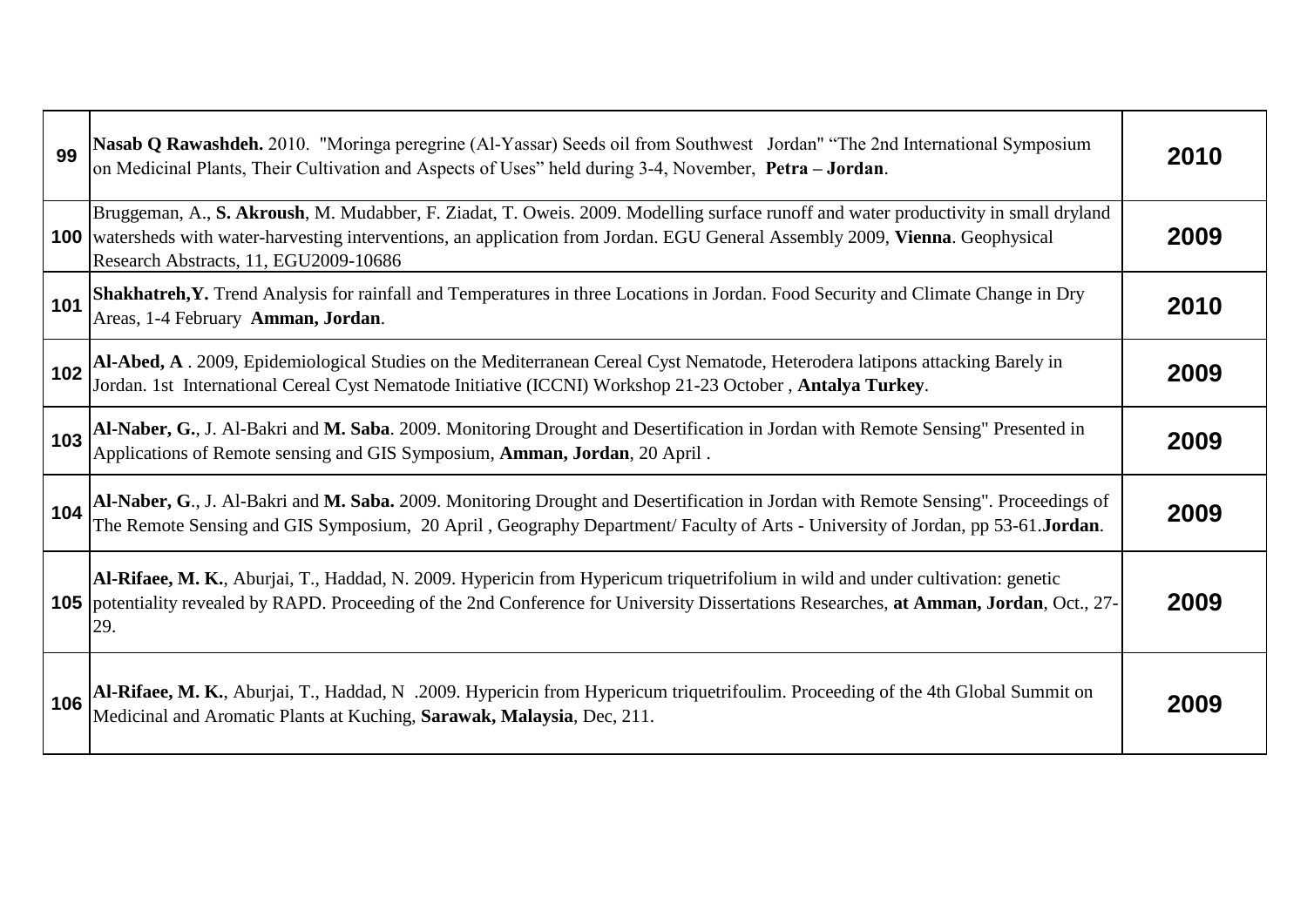| 107 | Akilla S. Hamza, F.F.Al-Barakehi, A.H.H.Eltahan, Thana'a F.Mohammadi2009. Effect of replacing maize silage with sweet potato<br>vines silage in sheep nutrition. Egyptian J.Nutrition and feeds / The Twelfth Scientific Conference for Animal Nutrition 20-23.Oct.<br>Egypt. | 2009 |
|-----|-------------------------------------------------------------------------------------------------------------------------------------------------------------------------------------------------------------------------------------------------------------------------------|------|
| 108 | Ayoub, S. Shdiefat, S., Ahmad, R., and Al-Hewian, M. 2009. Morphological and pomological characteristics of Jordanian olive cultivars. Proceeding of the Third International Seminar on OliveBioteq. Sfax, Tunis.                                                             | 2009 |
| 109 | F.AL Barakah, A.Almajali, K.Jawasreh, S.Akroush, H.Altamimi, B.Obiedat.2009. Impact of feed crisis on sheep and goat sector in Jordan Egyptian J.Nutrition and feeds / The Twelfth Scientific Conference for Animal Nutritio                                                  | 2009 |
| 110 | F.AL Barakah, K.Zuhdi. 2009. Impact of feed crisis on poultry sector in Jordan. Egyptian J.Nutrition and feeds / The Twelfth Scientific Conference for Animal Nutrition 20-23.Oct. Egypt.                                                                                     | 2009 |
|     | Ibrahim Mohammad Rawashdeh and Nasab Q. Rawashdeh. 2009. Genetic relationships among "Akoub" samples collected from<br>111   five different locations in Jordan using AFLP. Fourth global summit on medicinal and aromatic plants. 2-4 December . Sarawak,<br>Malaysia.       | 2009 |
| 112 | I. W. Musallam, M. Duwayri, R. A. Shibli, F. Q. Alali. The Effect of Plant Parts and Locations of Caper (Capparis spinosa L.) on Rutin Content. 4th Global Summit on Medicinal and Aromatic Plants, 2-4 December, Sarawak, Mal                                                | 2009 |
| 113 | Khaleel I. Z. Jawasreh; Hijazi, J., Al-Nhood, A. Al-Shdaifat, M., Al-Hamed, B., and Al-Zyioud, H. 2009 The effect of high level of freeding in pre-puberty period in Awassi ewe's Productivity. The 13 <sup>th</sup> scientific conferen                                      | 2009 |
| 114 | Steven R. Evett, Naem Th. Mazahrih, Mohammed A. Jitan, Mahmoud H. Sawalha, Paul D. Colaizzi and James E. Ayars<br>.2009. Weighing lysimeter for crop water use determination in the Jordan Valley, Jordan. Transactions of ASABE                                              | 2009 |
| 115 | Rawashdeh, I., and Allozi, S., 2009. Study the genetic relatedness among wheat varieties in Jordan using RAPD markers. Journal of<br>fourth conference for scientific research ASAP. 70-84.                                                                                   | 2009 |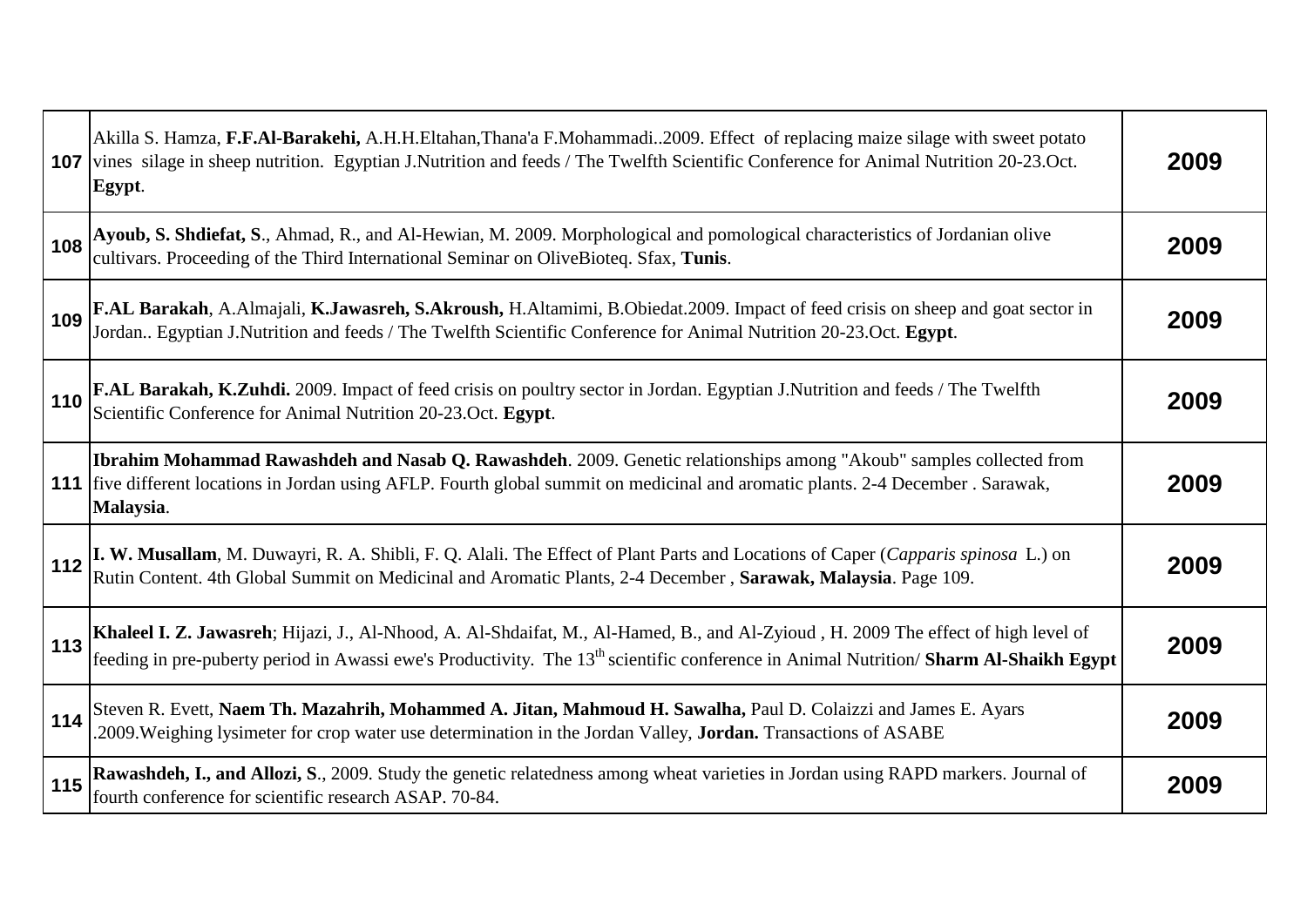| 116 | Iyad W. Musallam, M. Duwayri, R. A. Shibli, F. Q. Alali. 2009. The Effect of Plant Parts and Locations of Caper (Capparis spinosa L.)<br>on Rutin Content. 4th Global Summit on Medicinal and Aromatic Plants, 2-4 Decembe. Sarawak, Malaysia. Page 109.                                                                                                                             | 2009 |
|-----|--------------------------------------------------------------------------------------------------------------------------------------------------------------------------------------------------------------------------------------------------------------------------------------------------------------------------------------------------------------------------------------|------|
| 117 | Haddad Nizar, Reyes-Carrillo. JL, Hamadan. K, Chlebo. R, Alrawashde.M, Whitney.R, Holm.E, Bradbear, N. 2008. Beekeeping<br>against poverty. 15th CongresoInternacional De ActvalizacionApicola. Mexico. P. 116-131.                                                                                                                                                                  | 2008 |
|     | Al-Abed, A. 2008, Evaluation of the antifungal activities of Inula viscosa and Ranunculas asiaticus against some soil borne plant<br>118 pathogenic fungi and parasitic nematode. The 1st International Symposium on Medicinal plants, Their cultivation and aspects of uses.<br>Petra- Jordan 15-16 October.                                                                        | 2008 |
|     | <b>Ibrahim M Rawashdeh</b> , Feras Q. AlAli, Nasri I Hadadd and Ahmed Amri. 2008. Essential oil variablity in the wild medicinal plant<br>119 ( <i>Achillea fragrantissima L.</i> ) In Jordan, the first International Symposium on Medicinal Plants, their Cultivation and Aspects of Uses. 15-<br>16 October, Ash-Shoubak University College, Al-Balqa Applied University. Jordan. | 2008 |
| 120 | Ibrahim M Rawashdeh, Nasab Q Rawashdeh, Abdel Nabi Fardous, Ahmed Amri and Saleh Shdaifat. 2008. Genetic relatedness<br>among olive varieties and Romanian trees using amplified fragment length polymorphism (AFLP) markers. The Second International<br>Jordanian Egyptian Biotechnology Conference. November 11-13, 2008. Yarmouk University, Irbid, Jordan.                      | 2008 |
| 121 | I. W. Musallam, M. Duwayri, R. A. Shibli, F. Q. Alali. 2008. Chemical Diversity of Rutin Content in Caper (Capparis spinosa L.)<br>Population from Jordan. First International Congress Documenting, Analyzing and Managing Biodiversity in the Middle East, 20-23<br>October, Aqaba, Jordan.                                                                                        | 2008 |
|     | I.W. Musallam, M. Duwayri, R. A. Shibli, F. Q. Alali . 2008. Chemical Diversity of Rutin Content in Caper (Capparis spinosa L.)<br>122 Population from Jordan. First International Congress Documinting, Analysing and Managing Biodiversity in the Middle East, 20-23<br>October. Aqaba, Jordan.                                                                                    | 2008 |
| 123 | Kridli, R; Jawasreh, K; Sawalha, M. 2008. The use of melatonin and progestagen to advance puberty in Awassi ewe lambs. ICAR 2008<br>Posters                                                                                                                                                                                                                                          | 2008 |
| 124 | Saifan S. 2008. Biodiversity of Coridothymus capitatus (L.) populations from Jordan in relation to essential oil. Middle eastern<br>biodiversity congress. Agaba. Jordan.                                                                                                                                                                                                            | 2008 |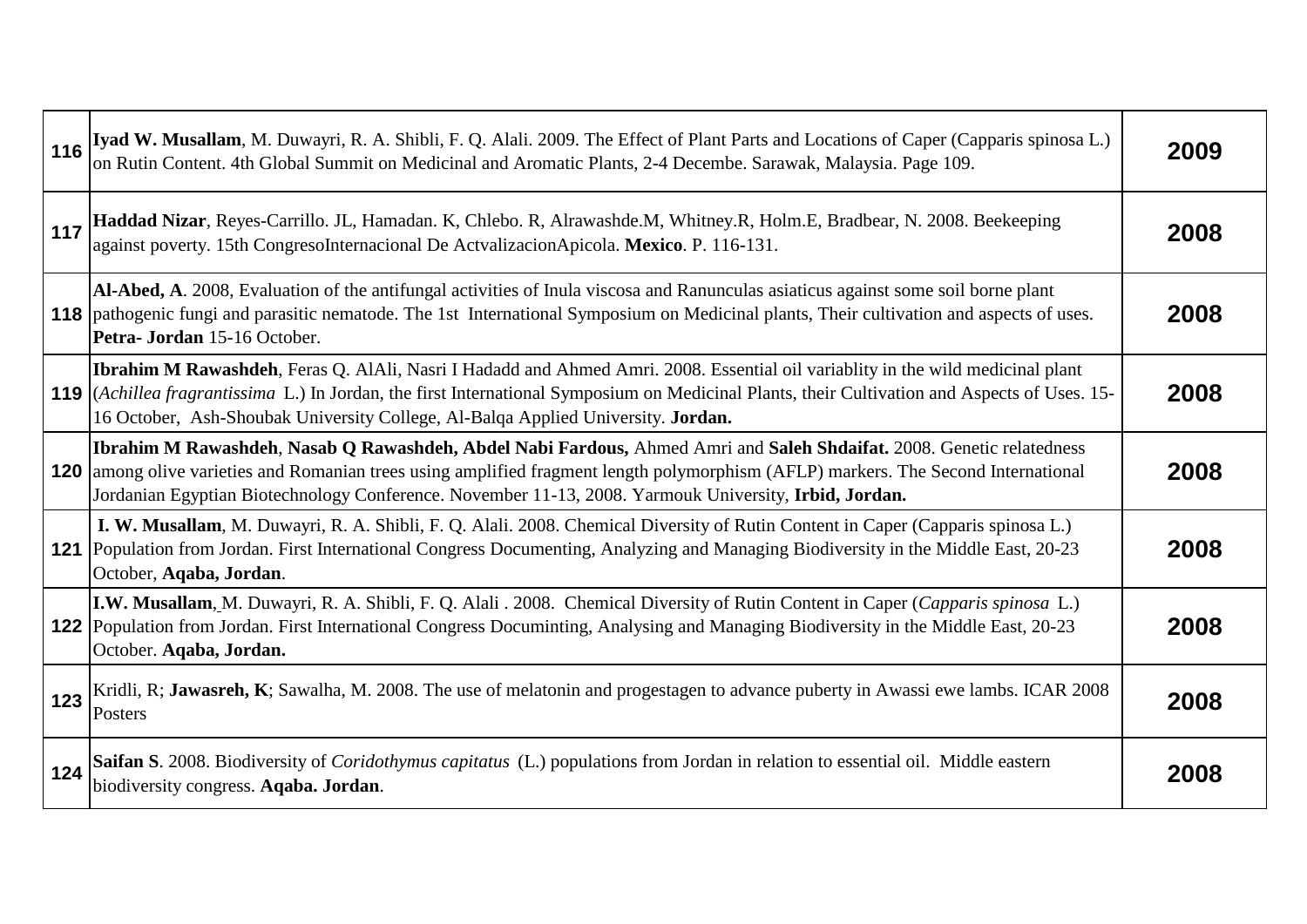| 125 | Abulaila, K. and Tehabsem, Z. 2007. Toward Conservation of Jordanian Flora. Proceeding of Symposium, FOS07 Middle East<br>Frontiers of Science and Engineering, March 19-21, Seville, Spain.                                                                                                                                                                                                                                   | 2007 |
|-----|--------------------------------------------------------------------------------------------------------------------------------------------------------------------------------------------------------------------------------------------------------------------------------------------------------------------------------------------------------------------------------------------------------------------------------|------|
| 126 | Al-Rifaee, M. K., Haddad, N. Aburjai, T. 2007. Diversity of hypericin content in Hypericum triquetrifolium wild populations.<br>Proceeding of the 6th Jordanian Agricultural Scientific Conference at Amman, Jordan, April, A53.                                                                                                                                                                                               | 2007 |
| 127 | Al-Rifaee, M. K. 2007. Hypericum in Jordan. Proceeding of the Meeting on the Science of Medicinal Plants at Amman, Jordan, March<br>2007                                                                                                                                                                                                                                                                                       | 2007 |
| 128 | Al-Rifaee, M. K. 2007. Conversion to Folk Medicinal Plants as Alternatives to Synthetic Drugs. Proceeding of the Middle East<br>Frontiers of Science and Engineering (USA National Academy of Science) at Seville, Spain, March 2                                                                                                                                                                                              | 2007 |
|     | Haddad N.J; Chernyavskih V.I 1998 "Influence of soil cultivation and fertilizers on the nectariferous bee attendance of a red clover<br><b>129</b> Seeded land" // Regional problems of applied Ecology: Materials of the 5-th International Public Inter-college Scientific-Practical<br>Conference (Sep, 22-25, 1998) Belgorod, pp. 79.                                                                                      | 2007 |
| 130 | Herold, P., Gootwine, E., Abdulkahliq, A., Jawasreh, K. and Valle Zárate, A. (2007). Evaluation of the performance of Improved<br>Awassi strains under a range of sheep farming systems in the Middle East. Proc. 6th Int. Seminar on Changes in Sheep and Goats<br>Farming Systems at the beginning of the 21st Century, FAO-CIHEAM Network on Sheep and Goats Sub Network on Production<br>Systems, Ponte de Lima, Portugal. | 2007 |
| 131 | Jawasreh, K. I. Z. . Awawdeh, F. T and Al-Habahebah, N. 2007. Additive and multiplication adjustment factors for some growth traits<br>in Awassi sheep. Deutschen Gesellschaft Fur Zuchtungskunde e. V. 26-27. September . Hohenheim. Germany.                                                                                                                                                                                 | 2007 |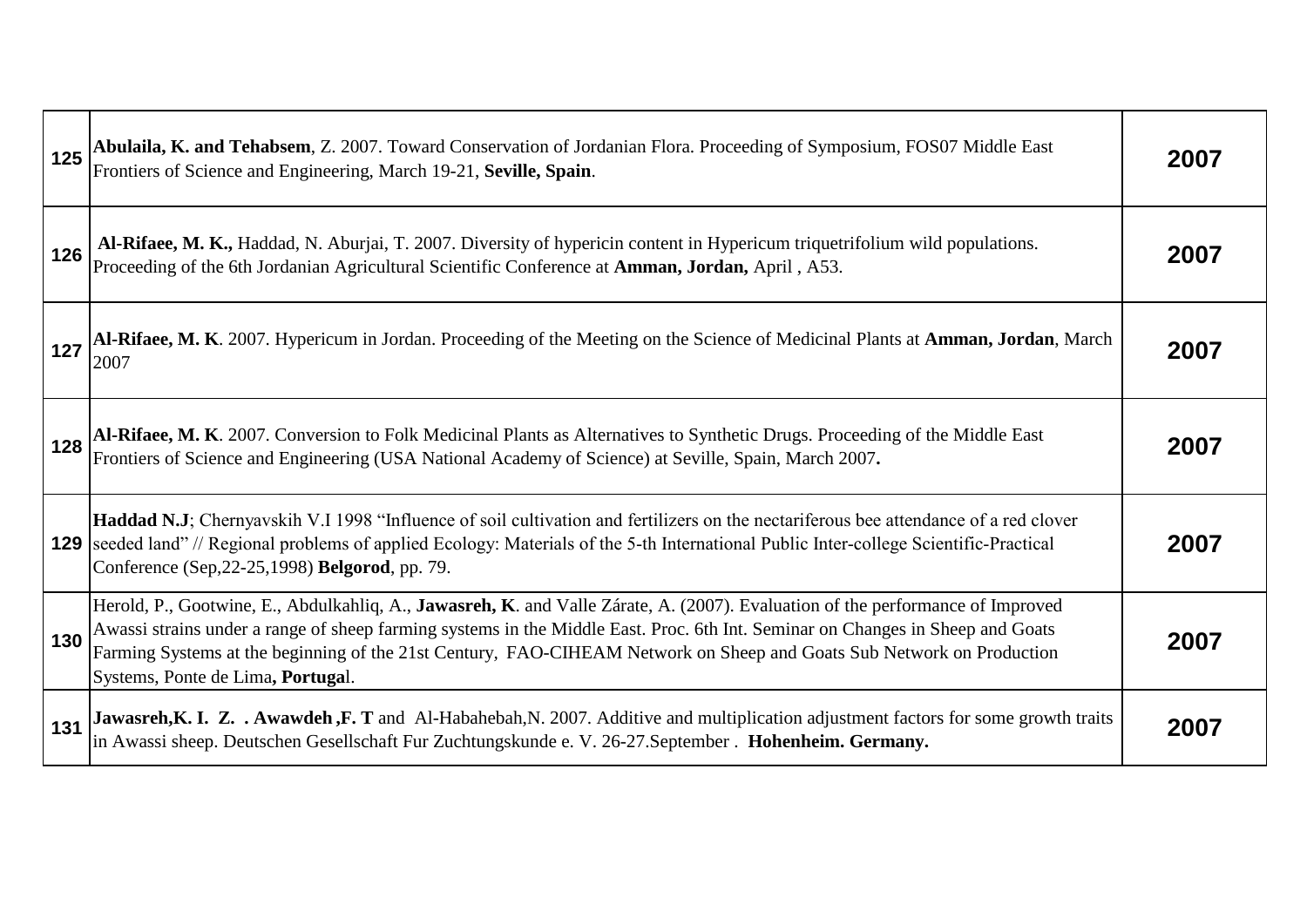| 132 | Jawasreh, K. I. Z. and N. N. Al-Anbari. 2007. Genetic parameters of California mastitis test (CMT) and some milk traits in Holsten.<br>The Sixth Jordanian Agriculture Scientific Conference. April . Amman, Jordan.                         | 2007 |
|-----|----------------------------------------------------------------------------------------------------------------------------------------------------------------------------------------------------------------------------------------------|------|
| 133 | Khader, A. Qawasmi, W. and Odwan, M. 2007. Nitrogen requirements of tomato using fertigation technique in open field under<br>saline conditions. The sixth Jordanian Agricultural Scientific Conference 9-12 April, 2007. Amman, Jordan.     | 2007 |
| 134 | Madanat, H.M. and Akkawi, M. M., 2007, Studying Some Integrated Control Concepts of the Codling Moth Cydia pomonella (L.)<br>(Lepidoptera: Tortricidae) in Ash-Ahawbak area, The Sixth Jordanian Scientific Conference 9-12 April            | 2007 |
| 135 | N. N. Al-Anbari and K. I. Z. Jawasreh. 2007. Genetic Resistance to Metrites In Friesian Cows. The first International Conference in<br>Food Safety. 11-14/11. Amman, Jordan.                                                                 | 2007 |
| 136 | Saifan S. and Z. Tehabsom. 2007. Medicinal and Aromatic Plants in Jordan "Ex situ Conservation and Utilization". Background<br>Information Paper Submitted to the 3 <sup>rd</sup> Global Botanic Gardens Congress 16-20 April. Wuhan, China. | 2007 |
| 137 | Saifan S. Medicinal Plants in Arid region of Jordan "Ex situ Conservation and Utilization". 2007. A paper submitted to the international<br>conference on desertification control in the arid region 12-15 May. Kuwait.                      | 2007 |
| 138 | Al-Fawaeer, M., Abu-Obeid, I. 2007. Control of Appel Stem Borrer Zeuzera pyrina on Appels in Al Mafraq Area. The Sixth jordanian<br>Agricultural Scientific Conference 9-12 April .Amman Jordan.                                             | 2007 |
| 139 | Madanat, H and Akkawi, M.2007. Studying Some Control Aspects of the Codling Moth Cydia pomonella (L) Lepidoptera: Tortricidae in Ash-Shawbak area. The Sixth Jordanian Agricultural Scientific Conference, B 56. University of               | 2007 |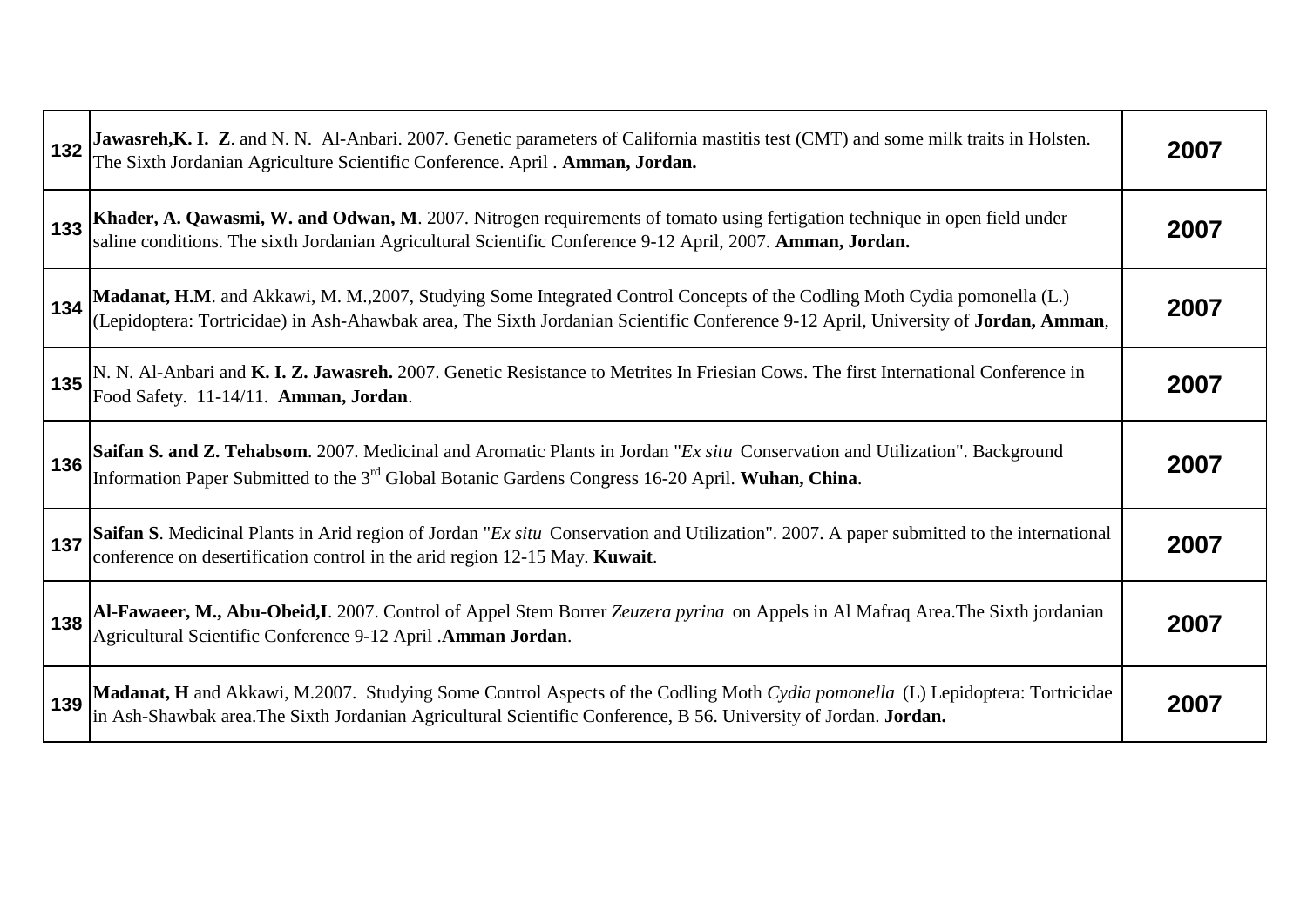| 140 | Al-Barakeh, F. And M. shboul. 2006. Small ruminant characteristics and production system in Jordan. 1 <sup>st</sup> Conference on enhancement<br>of small ruminants production 7-9 Feb. Cairo-Egypt.1.279-280                                                                                                           | 2006 |
|-----|-------------------------------------------------------------------------------------------------------------------------------------------------------------------------------------------------------------------------------------------------------------------------------------------------------------------------|------|
| 141 | Ayoub, S. 2006. Olive Industry in Jordan, Second International Seminar on OliveBioteq, Recent Advances in Olive Industry, Italy, pp.<br>$65 - 71.$                                                                                                                                                                      | 2006 |
|     | Jawasreh, K. I. Z. and Al-Kass, J. E. 2006. Restricted Selection Index for some growth traits of Damascus kids. Regional Conference of<br>142 International goat association international symposium on goat farming in central and eastern European countries: present and future27-<br>30, June . Constanta, Romania. | 2006 |
|     | Jawasreh, K. I. Z., Albarakeh, F. S. and Awawdeh, F. T. 2006. Heritability estimates for some growth traits of Damascus kids in<br><b>143</b> Jordan. The 1 <sup>st</sup> International Conference 9-13 April. Which Organized by FAO. (Recent advances in Goat Production under Arid<br>Conditions. Cairo, Egypt.      | 2006 |
| 144 | Jawasreh, K. I. Z., Al-Barakeh, F. S. and Awawdeh, F. T. and F. Al-Dabass. 2006. Restricted Selection Index for some growth traits of Awassi Sheep. The 8 <sup>th</sup> World Congress in Genetic Applied to live stock Production. Augu                                                                                | 2006 |
|     | Ibrahim Rawashdeh and Ahmed Amri. 2005. Genetic Characterization of Date Palm Varieties Using RAPD Markers. Page 38 in:<br><b>145</b> International conference on promoting community – driven conservation and sustainable use of dry land Agro biodiversity. ICRADA,<br>Aleppo, Syria, 18-21 April 2005.              | 2005 |
| 146 | Jitan, M., M. Shatnawi. 2004. Combining Ground Measurements and Satellite Information For Evaluation of Evapotranspiration and<br>Management of Irrigation in The Jordan Valley. MEDAQUA (www.medaqua.org)                                                                                                              | 2004 |
| 147 | Khasawneh A. Z. Jawasreh, K. I. Z. Mirajuddin Syed, M. F. Khan. 2005. Path analysis and estimation of genetic and non-genetic<br>parameters for some traits in Nili-Ravi Buffaloes. The 1 <sup>st</sup> Economic Jordanian Conference 9-11, Aug. Al - Al -Bayt Univ. Al-Mafraq,<br>Jordan.                              | 2005 |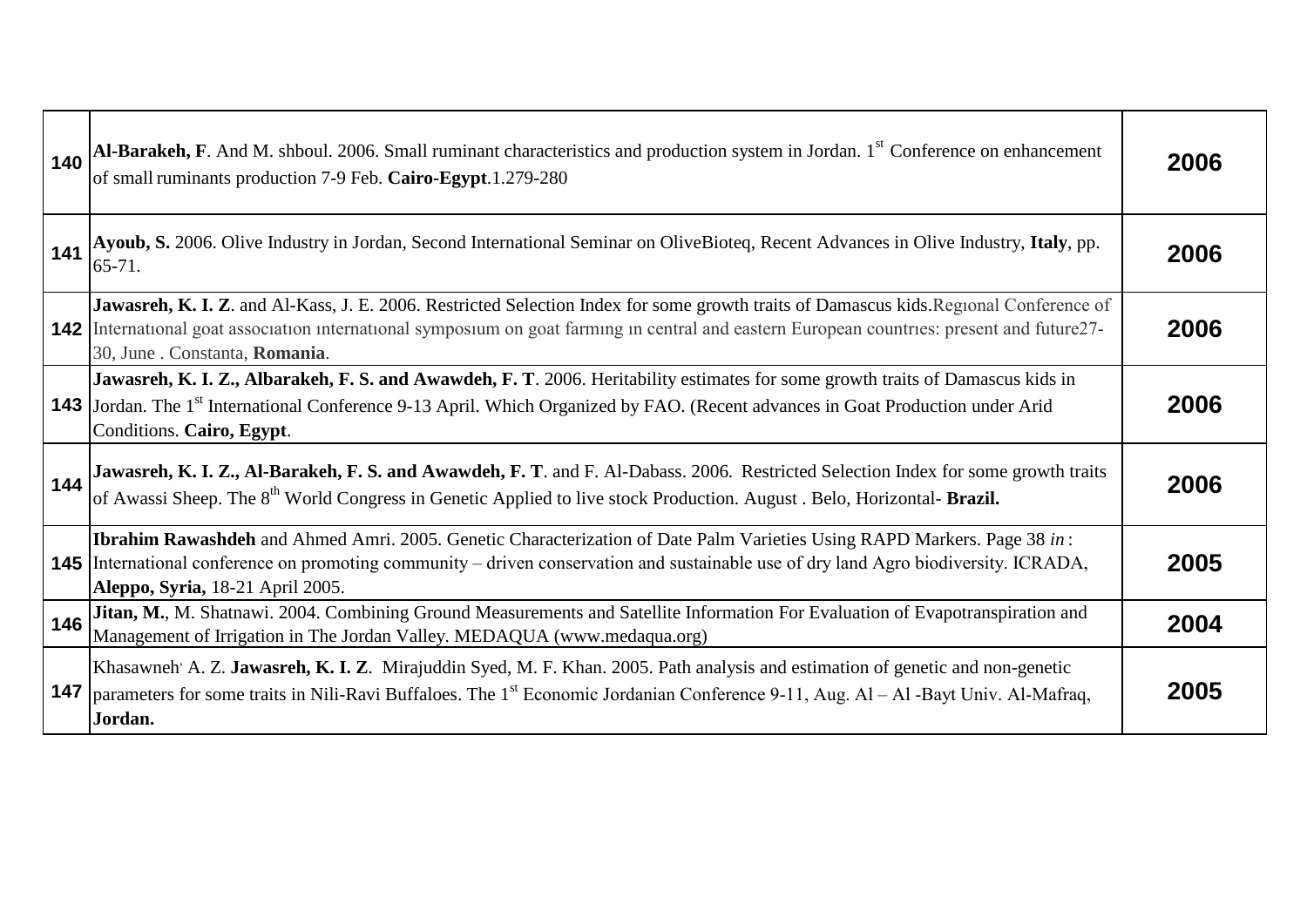| 148 | Syouf Maha and Nizar Haddad . 2005. Utilization of Forest Biodiversity: Rewards of Ceratonia siliqua L. for Apis mellifera (Honey bee) Agro-Biodiversity Conference 18-21 April . ICARDA, Alepo, Syria.                                                                                                                                                                                                                                                                 | 2005 |
|-----|-------------------------------------------------------------------------------------------------------------------------------------------------------------------------------------------------------------------------------------------------------------------------------------------------------------------------------------------------------------------------------------------------------------------------------------------------------------------------|------|
|     | 149 Syouf Maha, B.E. Abu-Irmaileh and J. Valkoun 2005. Morphological evidence for introgression in Jordanian wild emmer wheat (Triticum dicoccoides (Körn. ex Assch. & Graebner.) Schweinf) Agro-Biodiversity Conference 18-21                                                                                                                                                                                                                                          | 2005 |
| 150 | Qawasmi, W. Khader, A. and Hussein, M. 2005. Effect of nitrogen fertigation on yield, nutrient accumulation and nitrogen use efficiency of asparagus crop in the Jordan Valley. Fifth Agriculture Scientific Conference 9-12 M                                                                                                                                                                                                                                          | 2005 |
| 151 | Jitan, M., M. Shatnawi. 2004. Combining Ground Measurements and Satellite Information For Evaluation of Evapotranspiration and<br>Management of Irrigation in The Jordan Valley. MEDAQUA.                                                                                                                                                                                                                                                                               | 2004 |
|     | Qawasmi, W. Zuraiqi, S. Rusan, M. Khader, A. and Najim, H. 2004. Assessment of Effect of Nitrogen Rates and Application<br><b>152</b> Methods on Fertilizer and Water Use Efficiencies and yield of Tomato Crop under Plastic House Conditions Using Nuclear Techniques.<br>Seventh Arab Conference on the peaceful Applications of Atomic Energy, Sana'a, Yemen, 4-8 Dec., 2004;                                                                                       | 2004 |
| 153 | Abdel-Wali, M. Mustafa, T.2002. Effect of Pesticides on Emergence ,Survival , Longevity , and Fecundity of the Parasiroid Aphidius<br>matricariae Haliday (Hytm.: Aphidiidae) from Mummified Myzus persicae Sulzer (Hom. Aphididae). The Second International<br>Conference for Plant Protection Research Institute . Giza – Egypt December $21 - 24/2002$ . Integrated Pest Management in Relation<br>to Safe Agricultural Products and Healthy Environment. Volume I. | 2002 |
| 154 | Al-Abed, A. 2002. Distribution of cereal cyst nematode Heterodera latipons on barley in Jordan. The seventh conference od plant<br>protection congress, 22-26/October.                                                                                                                                                                                                                                                                                                  | 2002 |
|     | Al-Fwaeer,M. Abu-Obeid,I. 2002 Integrated Pest Managments of Onion Thrips (Thrips tabaci Lindman. Thysanoptera:Thripidae) on<br><b>155</b> Cucuber under Cover crop conditions . The Second International Conference, Plant Protection Research Institute . Cairo, Egypt, $21 - 24$<br>December. Integrated Pest Management in Relation to Safe Agricultural Products and Healthy Environment. Volume I.                                                                | 2002 |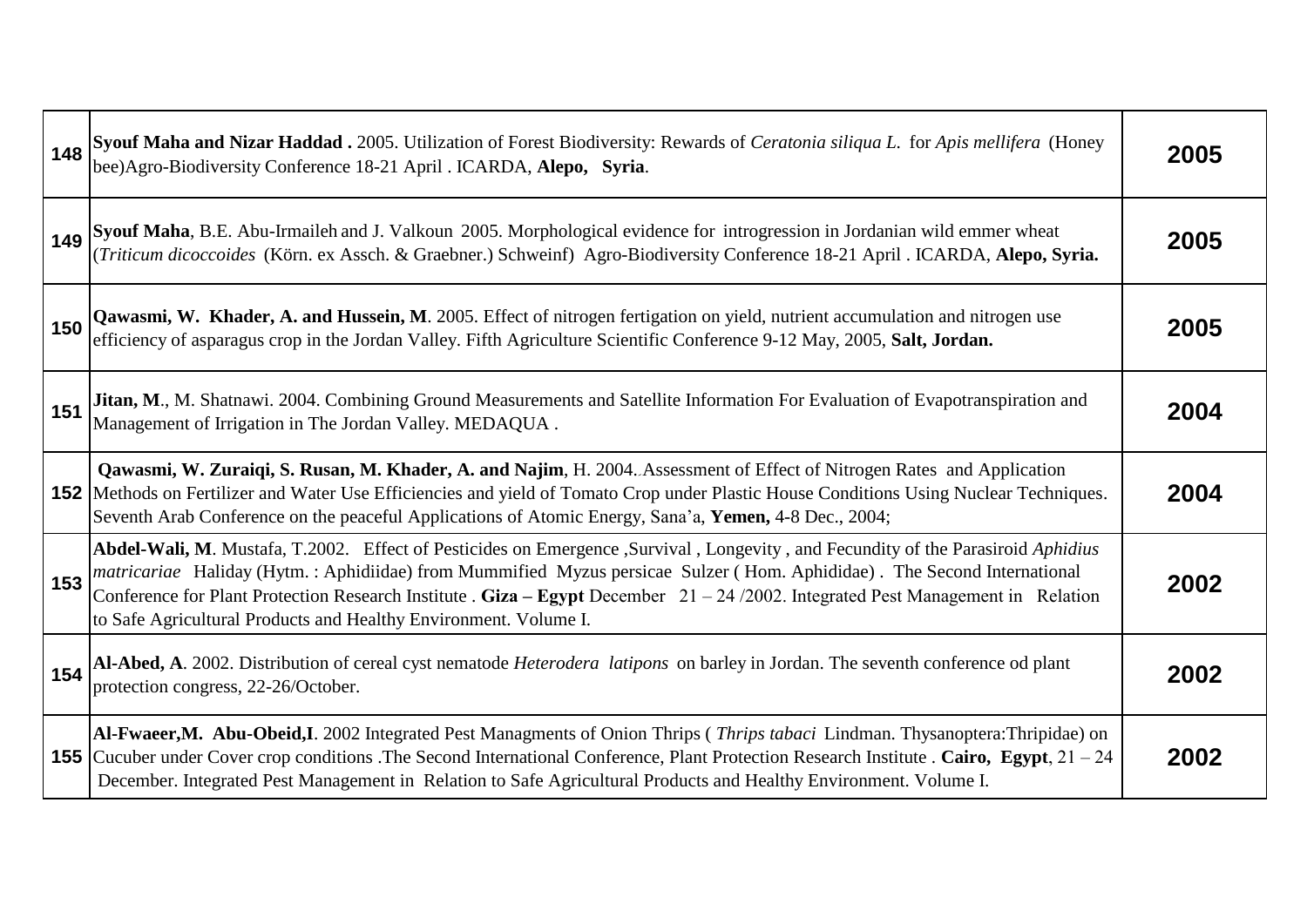| 156 | F Shidaifat, M Daradka, R. Al-Omari, 2002, Androgen Suppresses Prostatic Cell Proliferation and Signal for Their Differentiation.<br>Endocrine Abstracts. 4, P67. 193rd annual meeting of the society for endocrinology, London, U.K.                                                                                                                       | 2002 |
|-----|-------------------------------------------------------------------------------------------------------------------------------------------------------------------------------------------------------------------------------------------------------------------------------------------------------------------------------------------------------------|------|
|     | Saifan S. 2002. Genetic Variations Among and Within Eggplant (Solanum melongena L.) Landraces in Jordan as determined by RAPD<br>157 markers. Proceeding of the first international conference on Biotechnology Applications for the Arid Region. Kuwait Institute for<br>Scientific Research. 11-14 April . pp: 215-228.                                   | 2002 |
|     | Shakhatreh, Y., S. Ceccarelli, S. Grando, and A. Bawaliez 2002. Participatory Barley Breeding Improved Barley Production in<br><b>158</b> Rainfeed Areas of JORDAN. I: Selection Phase. 2nd International Agronomy Congress on "Balancing Food and Environmental Security<br>- A Continuing Challenge". November 26-30, 2002. New Delhi, India.             | 2002 |
|     | Shakhatreh.Y. O.Kafawin, S. Ceccarelli and H. Saoub 2002. "Selection of Barley for Drought Tolerance in Jordan's Low Rainfall.<br><b>159</b> Ryan, J (ed). Desert and Dryland Development: Challenges and Potential in the New Millennium. Proceedings of the Sixth International<br>Conference on the Development of dry Lnads.22-27 August1999.           | 2002 |
|     | Rawashdeh, I., M. Kasrawi. and S. Masoud. 2000. Genetic variation among and within okra landraces using RAPD markers. Page 40<br>160 <i>in</i> : International Conference on" Biotechnology in Agriculture: Present and Future" AL- Balqa University, AL-Salt, Jordan, 5-7<br>September.                                                                    | 2000 |
|     | Ceccarelli, S., O. Kafawin, H. Saoub, S. Gando, H. Halila, M. Ababneh, Y. Shakhatreh, E. Baily, 2000. Increasing the Relevance of<br><b>161</b> Breeding to Small Farmers: Farmers Participation and Local Knowledge in Breeding for Specific Adaptation to Dry Areas in Jordan.<br>Proceeding of the International Symposium on PPB. Pohara, Nepal, 15 May | 2000 |
| 162 | Saifan S. 2000. Application of RAPD technique to study variations of plant genetic resources. Scientific Research Outlook in the Arab<br>World and the new Millenium: Scientific and Technology (SRO'2000) work shop, Sharjah University, UAE. 24-26 Apr, 2000.                                                                                             | 2000 |
|     | Al-Hiary, Masnat.1999. The Evaluation of the Available Opportunities for Exporting Jordanian Beans to Some European Markets, The<br><b>163</b> Third Agricultural Scientific Conference "The Scientific Research in Services of Agricultural Development", 27-29/4. Muta' University,<br>Karak, Jordan.                                                     | 1999 |